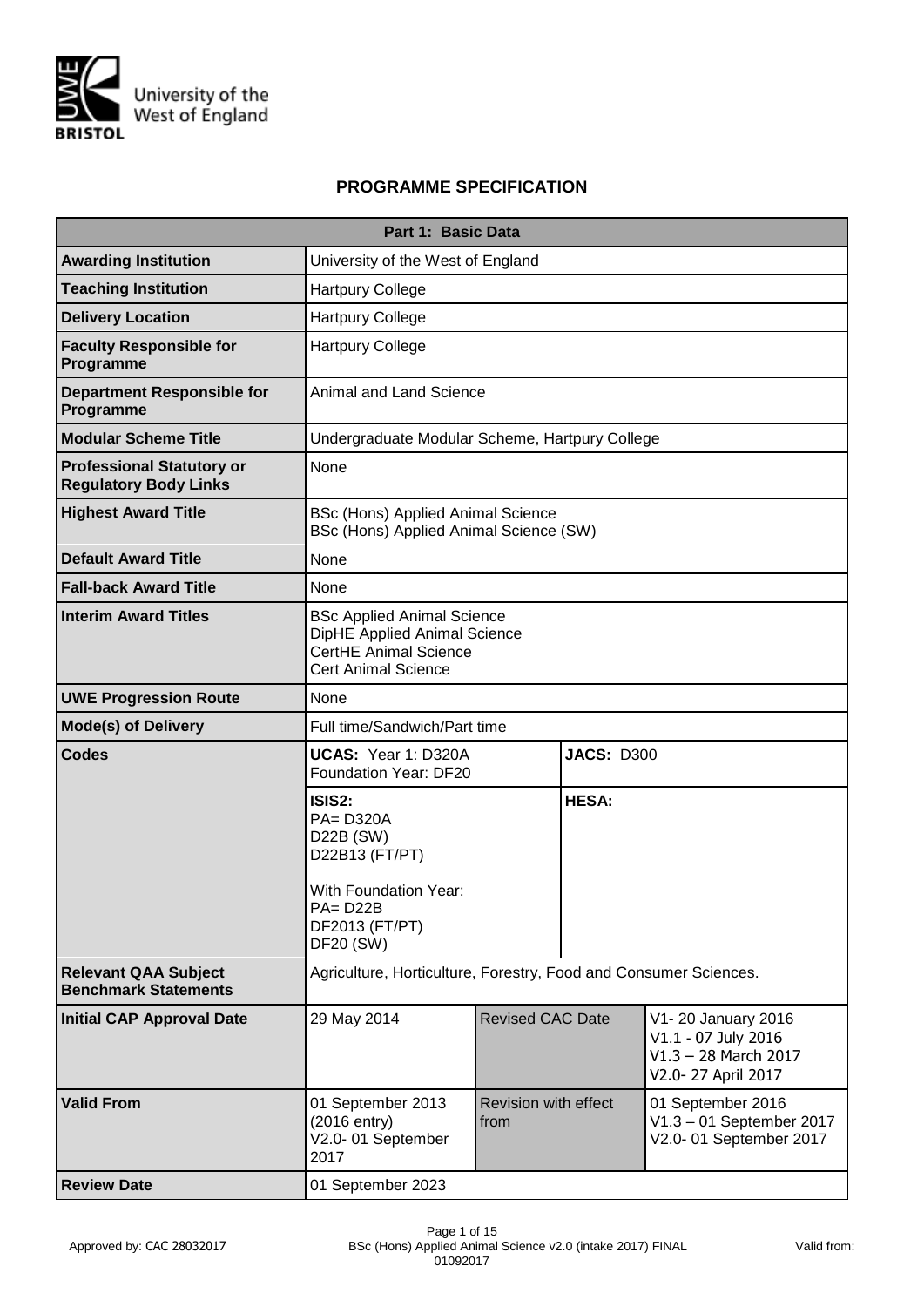| <b>Version</b><br><u>. . v</u> |  |
|--------------------------------|--|
|--------------------------------|--|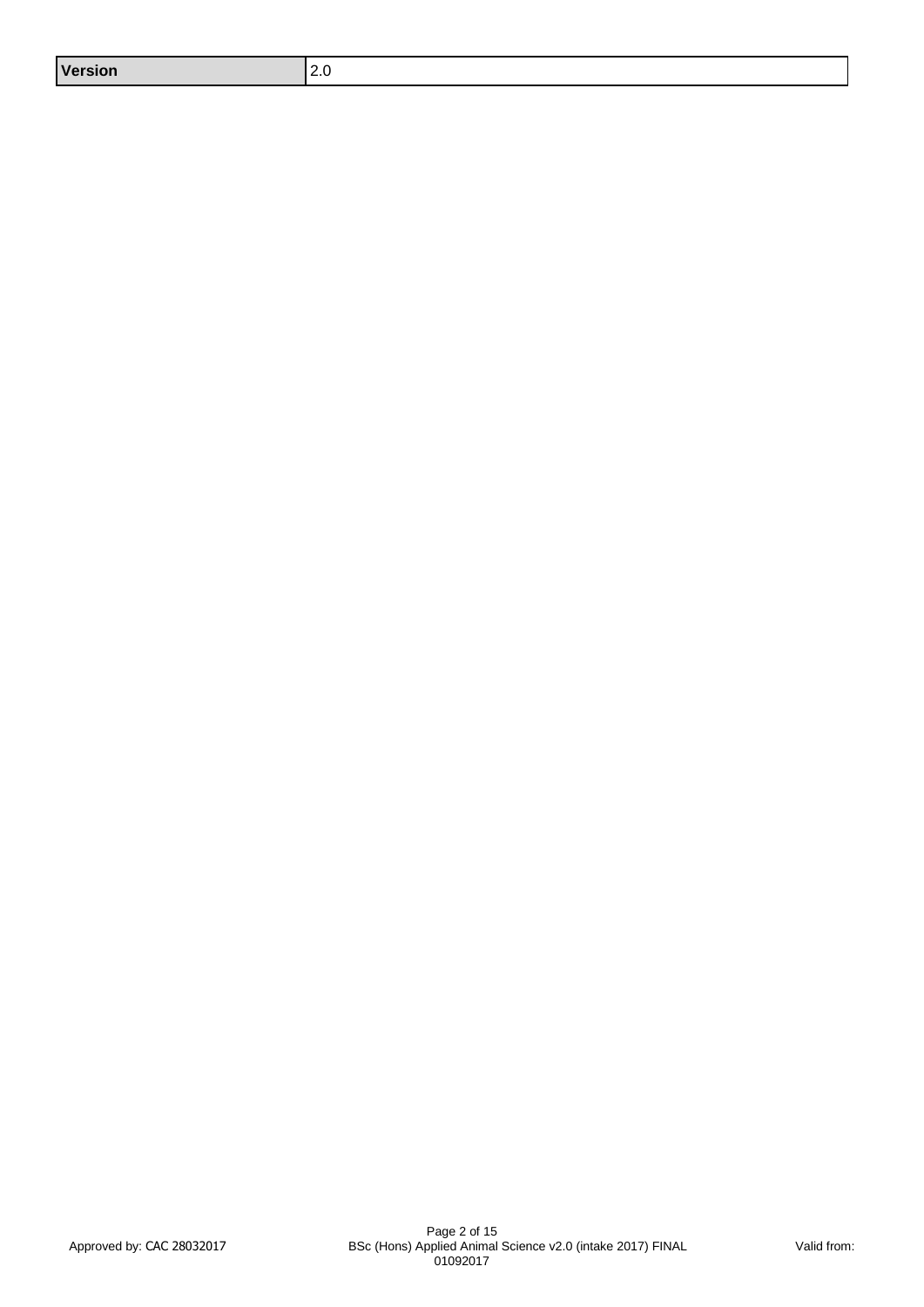### **Part 2: Educational Aims of the Programme**

The programme focuses on preparing individuals to become competent, flexible and accountable animal scientists. It enables students to gain a working understanding and critical awareness of the problems and/or new insights in the field of animal science, including issues pertaining to the area of animal health, nutrition and modern reproductive techniques. The programme will prepare the learner with a foundation for lifelong learning and:

- 1 Builds on basic scientific principles to develop a knowledge and understanding of the animal in health and disease and uses this knowledge to study animals in the context of present day industry and environment.
- 2 Provides students with the opportunity to think constructively and critically, discuss and evaluate concepts and theories in the field of animal science, propose sound and reasoned solutions to problems and show clear developments of these skills as a result of the programme.
- 3 Allows students to choose from a range of options appropriate to their needs, while maintaining a coherent programme of study.
- 4 Assesses the abilities of the students in a rigorous but constructive way.
- 5 Meets the needs of the industry sector providing the foundation for a range of careers.
- 6 Provides students with the ability to transfer skills to different working environments.
- 7 Assists students to be adaptable to the changing demands of business and society.<br>8 Provides high quality education and professional development, supported by a stron
- 8 Provides high quality education and professional development, supported by a strong base of creative and applicable research.
- 9 Enables students to progress into postgraduate study or research.
- 10 Subscribes and contributes to the philosophy and operation of the University of the West of England's Undergraduate Modular Scheme.

#### **Programme requirements for the purposes of the Higher Education Achievement Record (HEAR)**

The programme structure presents a coherent degree, constituting a wide range of options with clear streams running through. This will allow students to undertake modules most relevant to them, whilst developing their scientific understanding crucial to the industry. Industry links through onsite commercial enterprises will support delivery, such as Home Farm, canine hydrotherapy and the Equine Therapy Centre. An optional sandwich year allows theory to be integrated into practice. This is all facilitated through long standing links with a wide range of animal-based industries, such as charities, NGOs, zoos, animal rescue centres, boarding kennels and laboratories, amongst others.

If a student has chosen a sandwich year work placement, their award title is BSc (Hons) Applied Animal Science (SW).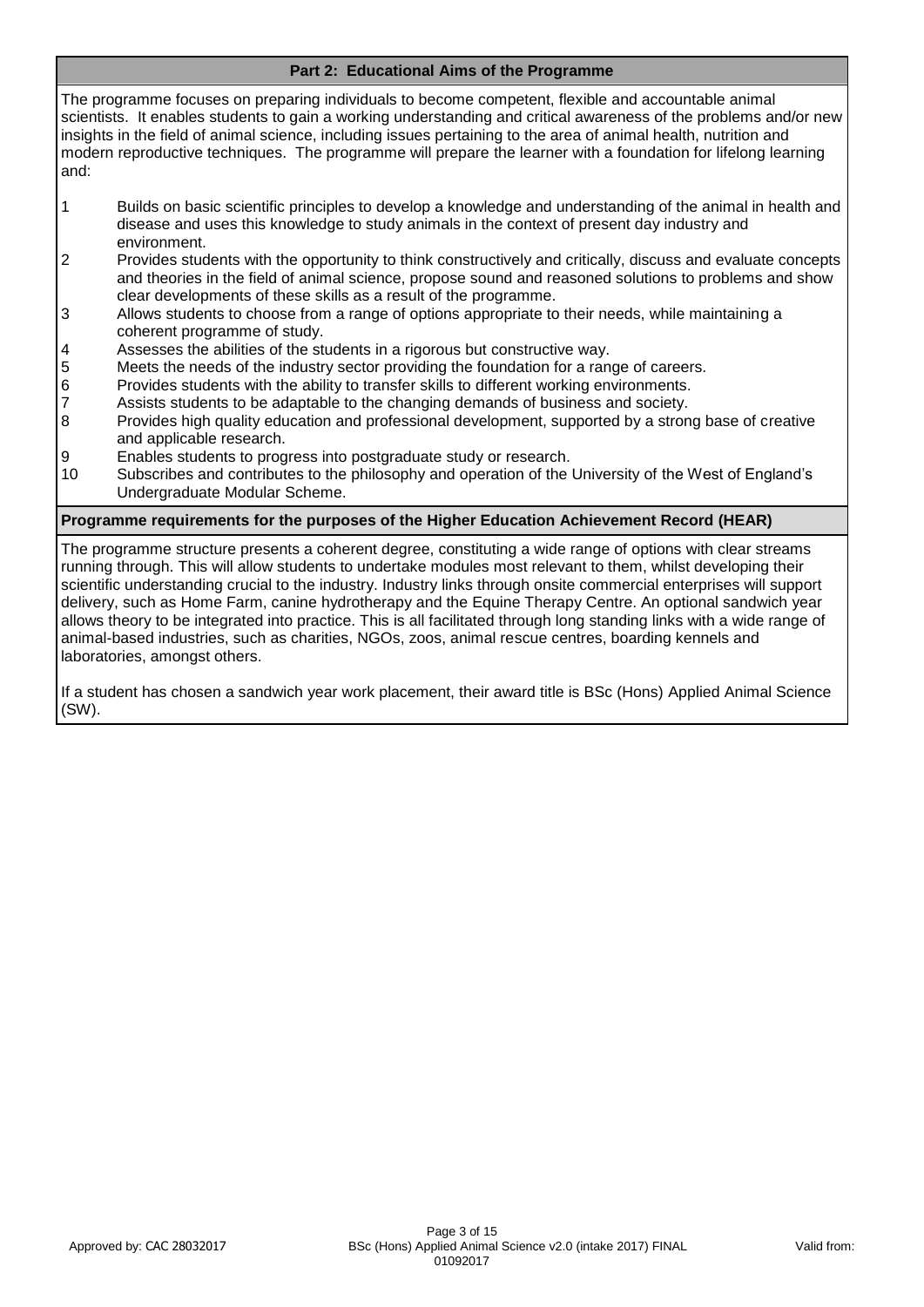|                |                                                                                                                                                                                                                                                            |                        |                    | Part 3: Learning Outcomes of the Programme |              |                                   |                                     |                      |                           |                                            |                                |                   |                |                                |                         |                                 |                     |                    |              |                    |                                                 |                                           |                                        |                                       |                               |              |                           |                               |                                  |                             |                        |               |                   |                              |                                     |                                 |
|----------------|------------------------------------------------------------------------------------------------------------------------------------------------------------------------------------------------------------------------------------------------------------|------------------------|--------------------|--------------------------------------------|--------------|-----------------------------------|-------------------------------------|----------------------|---------------------------|--------------------------------------------|--------------------------------|-------------------|----------------|--------------------------------|-------------------------|---------------------------------|---------------------|--------------------|--------------|--------------------|-------------------------------------------------|-------------------------------------------|----------------------------------------|---------------------------------------|-------------------------------|--------------|---------------------------|-------------------------------|----------------------------------|-----------------------------|------------------------|---------------|-------------------|------------------------------|-------------------------------------|---------------------------------|
|                | The award route provides opportunities for students to develop and demonstrate knowledge and<br>understanding, qualities, skills and other attributes in the following areas:                                                                              |                        |                    |                                            |              |                                   |                                     |                      |                           |                                            |                                |                   |                |                                |                         |                                 |                     |                    |              |                    |                                                 |                                           |                                        |                                       |                               |              |                           |                               |                                  |                             |                        |               |                   |                              |                                     |                                 |
|                | <b>Learning Outcomes:</b>                                                                                                                                                                                                                                  | Anatomy and Physiology | Genetics<br>Animal | Beh<br>Animal                              | Biodiversity | <u>등</u><br><b>Animal Nutriti</b> | $\mathbf 0$<br>Skill<br>Fundamental | Animal Health and Di | Research<br>Undergraduate | <b>Diseas</b><br>Applied Animal Health and | Management of Domestic Animals | Animal Production | Animal Therapy | Animal Reproductive Physiology | Behavioural Measurement | <b>Applied Animal Nutrition</b> | Animal Microbiology | Independent Report | Field Course | Ethics and Welfare | Portfol<br><b>Study</b><br>nternational Academi | Project<br>Study<br>nternational Academic | ءَ<br>Exten<br>cademic<br>nternational | Placemen<br><b>Sandwich Year Work</b> | Dissertation<br>Undergraduate | Epidemiology | Advanced Animal Nutrition | Production<br>Advanced Animal | Conservation<br>Biodiversity and | Wildlife and Zoo Management | Animal<br>Developments | Anthrozoology | Animal Psychology | Advanced Animal Microbiology | $\mathbf{\Omega}$<br>Animal Therapy | Undergraduate Independent Study |
|                | A) Knowledge and understanding of:                                                                                                                                                                                                                         |                        |                    |                                            |              |                                   |                                     |                      |                           |                                            |                                |                   |                |                                |                         |                                 |                     |                    |              |                    |                                                 |                                           |                                        |                                       |                               |              |                           |                               |                                  |                             |                        |               |                   |                              |                                     |                                 |
| 1              | The ability to analyse and<br>evaluate the problems and/or<br>new insights in the field of<br>animal science, with respect<br>to nutrition, reproduction and<br>animal health.                                                                             |                        |                    |                                            |              |                                   |                                     |                      |                           |                                            |                                |                   |                |                                |                         |                                 |                     |                    |              |                    |                                                 |                                           |                                        |                                       |                               |              |                           |                               |                                  |                             |                        |               |                   |                              |                                     |                                 |
| 2              | A comprehensive knowledge<br>of anatomical, physiological<br>and nutritional principles<br>related to animal health and<br>disease.                                                                                                                        |                        |                    |                                            |              |                                   |                                     |                      |                           |                                            |                                |                   |                |                                |                         |                                 |                     |                    |              |                    | ✓                                               |                                           | ✓                                      |                                       |                               |              |                           |                               |                                  |                             |                        |               |                   |                              | ✓                                   | ✓                               |
| 3              | The ability to apply<br>underpinning principles of<br>genetics to the health of an<br>animal.                                                                                                                                                              |                        |                    |                                            |              |                                   |                                     |                      |                           |                                            |                                |                   |                |                                |                         |                                 |                     |                    |              |                    |                                                 |                                           | ✓                                      |                                       |                               |              |                           |                               |                                  |                             |                        |               |                   |                              |                                     |                                 |
| 4              | An appreciation of the<br>application, development and<br>ethical considerations of<br>reproduction technologies.                                                                                                                                          |                        | ✓                  |                                            |              |                                   |                                     |                      |                           |                                            |                                |                   |                |                                |                         |                                 |                     |                    |              |                    |                                                 |                                           | ✓                                      |                                       |                               |              |                           |                               |                                  |                             |                        |               |                   |                              |                                     |                                 |
| 5              | The ability to apply the<br>knowledge gained during the<br>programme, together with an<br>understanding of how<br>established techniques of<br>research and enquiry are<br>used to create and interpret<br>knowledge in the applied<br>science discipline. |                        |                    |                                            |              |                                   |                                     |                      |                           |                                            |                                |                   |                |                                |                         |                                 |                     |                    |              |                    |                                                 |                                           |                                        |                                       |                               |              |                           |                               |                                  |                             |                        |               |                   |                              |                                     |                                 |
|                | (B) Intellectual Skills                                                                                                                                                                                                                                    |                        |                    |                                            |              |                                   |                                     |                      |                           |                                            |                                |                   |                |                                |                         |                                 |                     |                    |              |                    |                                                 |                                           |                                        |                                       |                               |              |                           |                               |                                  |                             |                        |               |                   |                              |                                     |                                 |
| 1              | Use problem solving skills<br>and decision making<br>strategies to support the<br>problems and/or new insights<br>in the field of animal science,<br>nutrition, reproduction and<br>animal health.                                                         | ✓                      |                    |                                            |              |                                   |                                     |                      |                           |                                            |                                |                   |                |                                |                         |                                 |                     |                    |              |                    |                                                 |                                           |                                        |                                       |                               |              |                           |                               |                                  |                             |                        |               |                   |                              |                                     |                                 |
| $\overline{2}$ | Use skills of reflection,<br>evaluation and critical<br>thinking to support an<br>effective understanding of<br>anatomical, physiological<br>and nutritional principles<br>related to animal health and<br>disease.                                        |                        |                    |                                            |              |                                   |                                     |                      |                           |                                            |                                |                   |                |                                | ✓                       |                                 |                     |                    |              |                    |                                                 | ✓                                         | ✓                                      |                                       |                               |              |                           |                               |                                  |                             |                        |               |                   | ✓                            | $\checkmark$                        |                                 |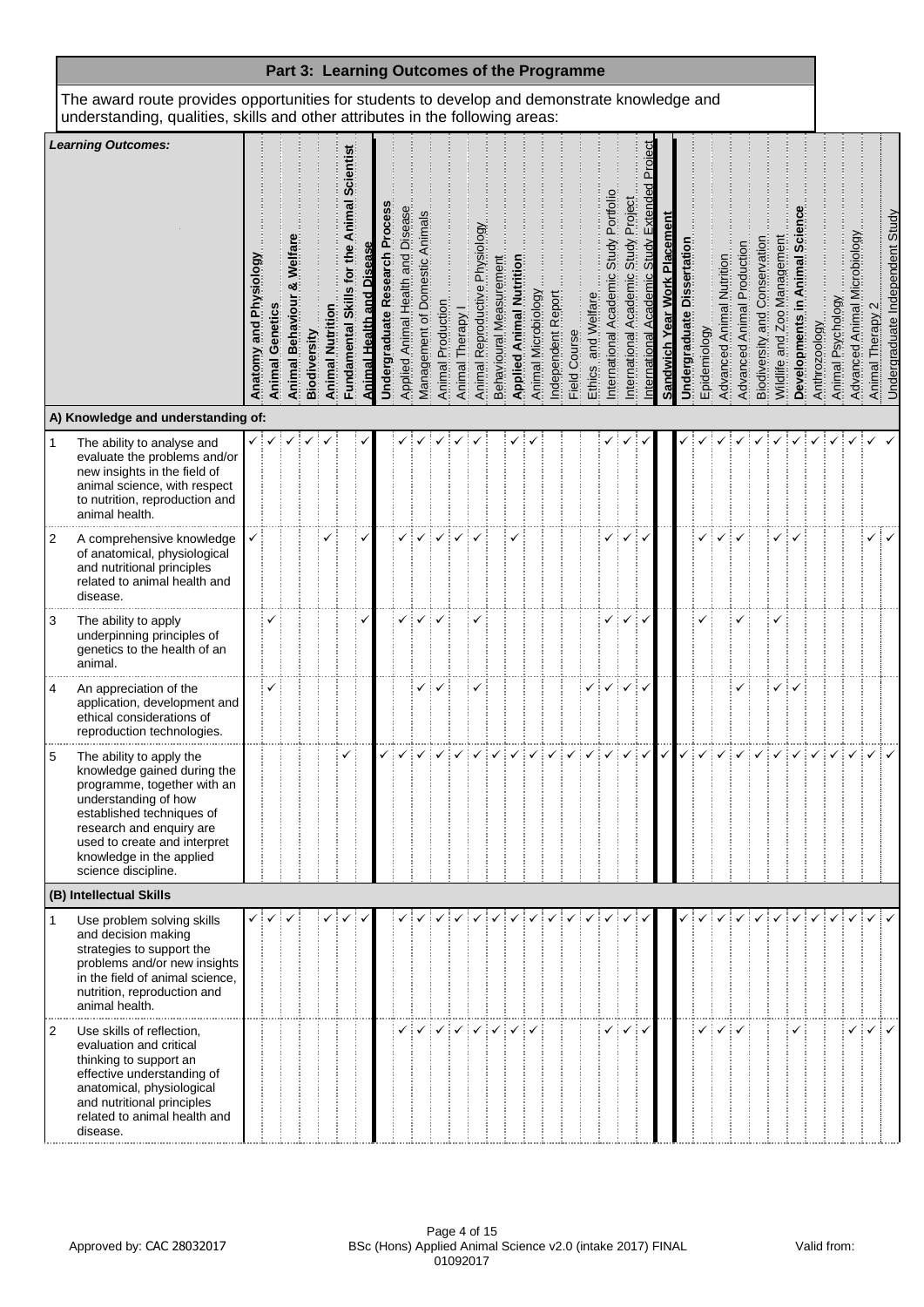|                | <b>Learning Outcomes:</b>                                                                                                                                                                                                               | Anatomy and Physiology | Genetics<br>Animal            | Behav<br>Animal | Biodiversity                  | <b>Animal Nutrition</b> | entist<br>ಀೢ<br>mal<br>ξ<br>tor<br>s,<br>Fundamental Skil | <b>Animal Health and Diseas</b> | ocess<br>՟<br>Research<br>Undergraduate | Applied Animal Health and Disease | Management of Domestic Animals | Animal Production | Animal Therapy | Physiology<br>Animal Reproductive | Behavioural Measurement<br>Applied Animal Nutrition | Animal Microbiology | Report<br>Independent | Field Course | and Welfare<br>Ethics                                                                                                                                                                                                                                                                                                                                                                                                                                                                 | Portfoli<br>Study<br>International Academic | Study Project<br>International Academic             | pect<br>൳<br>Extend<br><b>Study</b><br>International Academic | <b>Sandwich Year Work Placement</b> | Dissertation<br>Undergraduate | Epidemiology<br>Advanced Animal Nutrition | Production<br>Advanced Animal | Conservation<br>Biodiversity and | Wildlife and Zoo Management | 5ö<br>Animal<br>$\mathbf{C}$<br>Developments | Anthrozoology | Animal Psychology | crobiology<br>Advanced Animal M | Animal Therapy 2 | Undergraduate Independent Study |
|----------------|-----------------------------------------------------------------------------------------------------------------------------------------------------------------------------------------------------------------------------------------|------------------------|-------------------------------|-----------------|-------------------------------|-------------------------|-----------------------------------------------------------|---------------------------------|-----------------------------------------|-----------------------------------|--------------------------------|-------------------|----------------|-----------------------------------|-----------------------------------------------------|---------------------|-----------------------|--------------|---------------------------------------------------------------------------------------------------------------------------------------------------------------------------------------------------------------------------------------------------------------------------------------------------------------------------------------------------------------------------------------------------------------------------------------------------------------------------------------|---------------------------------------------|-----------------------------------------------------|---------------------------------------------------------------|-------------------------------------|-------------------------------|-------------------------------------------|-------------------------------|----------------------------------|-----------------------------|----------------------------------------------|---------------|-------------------|---------------------------------|------------------|---------------------------------|
| 3              | Demonstrate the ability to<br>apply critical evaluation and<br>informed decision making<br>when discussing modern<br>reproductive techniques<br>used in the animal industries.                                                          |                        |                               |                 |                               |                         |                                                           |                                 |                                         |                                   |                                |                   |                |                                   |                                                     |                     |                       |              |                                                                                                                                                                                                                                                                                                                                                                                                                                                                                       |                                             |                                                     | $\checkmark$                                                  |                                     |                               |                                           |                               |                                  |                             |                                              |               |                   |                                 |                  |                                 |
| 4              | Demonstrate the ability to<br>undertake sustained study<br>applying deeper cognitive<br>learning to an aspect of<br>animal science.                                                                                                     |                        |                               |                 |                               |                         |                                                           |                                 |                                         |                                   |                                |                   |                |                                   |                                                     |                     |                       |              |                                                                                                                                                                                                                                                                                                                                                                                                                                                                                       |                                             | ✓                                                   | $\checkmark$                                                  | $\checkmark$                        |                               |                                           |                               |                                  |                             |                                              |               |                   |                                 |                  |                                 |
| $\sqrt{5}$     | Critically evaluate an aspect<br>of animal science based on<br>systematic rigorous research<br>processes which highlights<br>both implications and<br>recommendations for<br>developing current and future<br>practice.                 |                        |                               |                 |                               |                         |                                                           |                                 |                                         |                                   |                                |                   |                |                                   |                                                     |                     |                       |              | ✓                                                                                                                                                                                                                                                                                                                                                                                                                                                                                     |                                             |                                                     | $\checkmark$                                                  |                                     |                               |                                           |                               |                                  |                             |                                              |               |                   |                                 |                  |                                 |
| 6              | Use skills of reflection,<br>evaluation and critical<br>thinking to support an<br>effective understanding of<br>current legislation in relevant<br>agricultural and animal<br>related polices both in the<br>United Kingdom and Europe. |                        |                               | ✓               |                               |                         |                                                           |                                 |                                         | ✓                                 | ✓                              | ✓                 |                |                                   |                                                     |                     |                       |              | ✓                                                                                                                                                                                                                                                                                                                                                                                                                                                                                     |                                             | ✓                                                   | ✓                                                             | $\checkmark$                        |                               |                                           |                               |                                  |                             |                                              |               |                   |                                 |                  |                                 |
|                | Demonstrate a commitment<br>to continuing professional<br>development and lifelong<br>learning through the<br>development of skills in<br>relation to self directed and<br>independent study.                                           |                        |                               |                 |                               |                         |                                                           |                                 |                                         |                                   |                                |                   |                |                                   |                                                     |                     |                       |              | $\begin{array}{c} \begin{array}{c} \begin{array}{c} \mathbf{1} & \mathbf{1} \\ \mathbf{1} & \mathbf{1} \end{array} \\ \mathbf{1} & \mathbf{1} \end{array} \end{array} \end{array} \begin{array}{c} \begin{array}{c} \mathbf{1} & \mathbf{1} \\ \mathbf{1} & \mathbf{1} \end{array} \end{array} \begin{array}{c} \begin{array}{c} \mathbf{1} & \mathbf{1} \\ \mathbf{1} & \mathbf{1} \end{array} \end{array} \begin{array}{c} \mathbf{1} & \mathbf{1} \\ \mathbf{1} & \mathbf{1} \end$ |                                             |                                                     |                                                               |                                     |                               |                                           |                               |                                  |                             |                                              |               |                   |                                 |                  |                                 |
|                | (C) Subject/Professional/Practical Skills                                                                                                                                                                                               |                        |                               |                 |                               |                         |                                                           |                                 |                                         |                                   |                                |                   |                |                                   |                                                     |                     |                       |              |                                                                                                                                                                                                                                                                                                                                                                                                                                                                                       |                                             |                                                     |                                                               |                                     |                               |                                           |                               |                                  |                             |                                              |               |                   |                                 |                  |                                 |
| $\mathbf{1}$   | Undertake skilled and<br>competent evaluative and<br>practical animal science<br>skills;                                                                                                                                                |                        | ✓┊✓┊                          |                 | $\checkmark$ : $\checkmark$ : | ✓┊                      |                                                           |                                 |                                         |                                   |                                |                   |                |                                   |                                                     |                     |                       |              | ✓                                                                                                                                                                                                                                                                                                                                                                                                                                                                                     |                                             |                                                     | $\checkmark$                                                  | $\checkmark$                        |                               |                                           |                               |                                  |                             |                                              |               |                   |                                 |                  |                                 |
| $\overline{2}$ | Communicate effectively with<br>individuals, establishing<br>professional and ethical<br>relationships;                                                                                                                                 |                        | $\checkmark$ : $\checkmark$ : |                 |                               |                         |                                                           |                                 |                                         |                                   |                                |                   |                |                                   |                                                     |                     |                       |              |                                                                                                                                                                                                                                                                                                                                                                                                                                                                                       |                                             | $\checkmark$                                        | $\checkmark$                                                  |                                     |                               |                                           |                               |                                  |                             |                                              |               |                   |                                 |                  |                                 |
| 3              | Maintain the standards and<br>practices required of the<br>industry;                                                                                                                                                                    |                        | ✓┊✓┊                          |                 | $\checkmark$                  |                         |                                                           |                                 |                                         | ✓                                 |                                |                   |                |                                   |                                                     |                     |                       |              |                                                                                                                                                                                                                                                                                                                                                                                                                                                                                       |                                             |                                                     | $\checkmark$                                                  | $\checkmark$                        | ✓                             |                                           |                               |                                  |                             |                                              |               |                   |                                 |                  |                                 |
| 4              | Recognise moral/ethical<br>dilemmas and issues;                                                                                                                                                                                         |                        |                               |                 |                               |                         |                                                           |                                 |                                         |                                   | ✓┊✓                            |                   |                |                                   |                                                     |                     |                       |              |                                                                                                                                                                                                                                                                                                                                                                                                                                                                                       |                                             | $\checkmark$ $\checkmark$ $\checkmark$ $\checkmark$ |                                                               |                                     |                               |                                           |                               |                                  |                             | ✓┊✓                                          |               |                   |                                 |                  |                                 |
| 5              | Perform professional tasks<br>exercising personal<br>responsibility and a capacity<br>to make decisions<br>appropriate to the role in the<br>animal science industries.                                                                 |                        |                               |                 |                               |                         |                                                           |                                 |                                         |                                   |                                |                   |                |                                   |                                                     |                     |                       |              |                                                                                                                                                                                                                                                                                                                                                                                                                                                                                       |                                             |                                                     |                                                               |                                     |                               |                                           |                               |                                  |                             |                                              |               |                   |                                 |                  |                                 |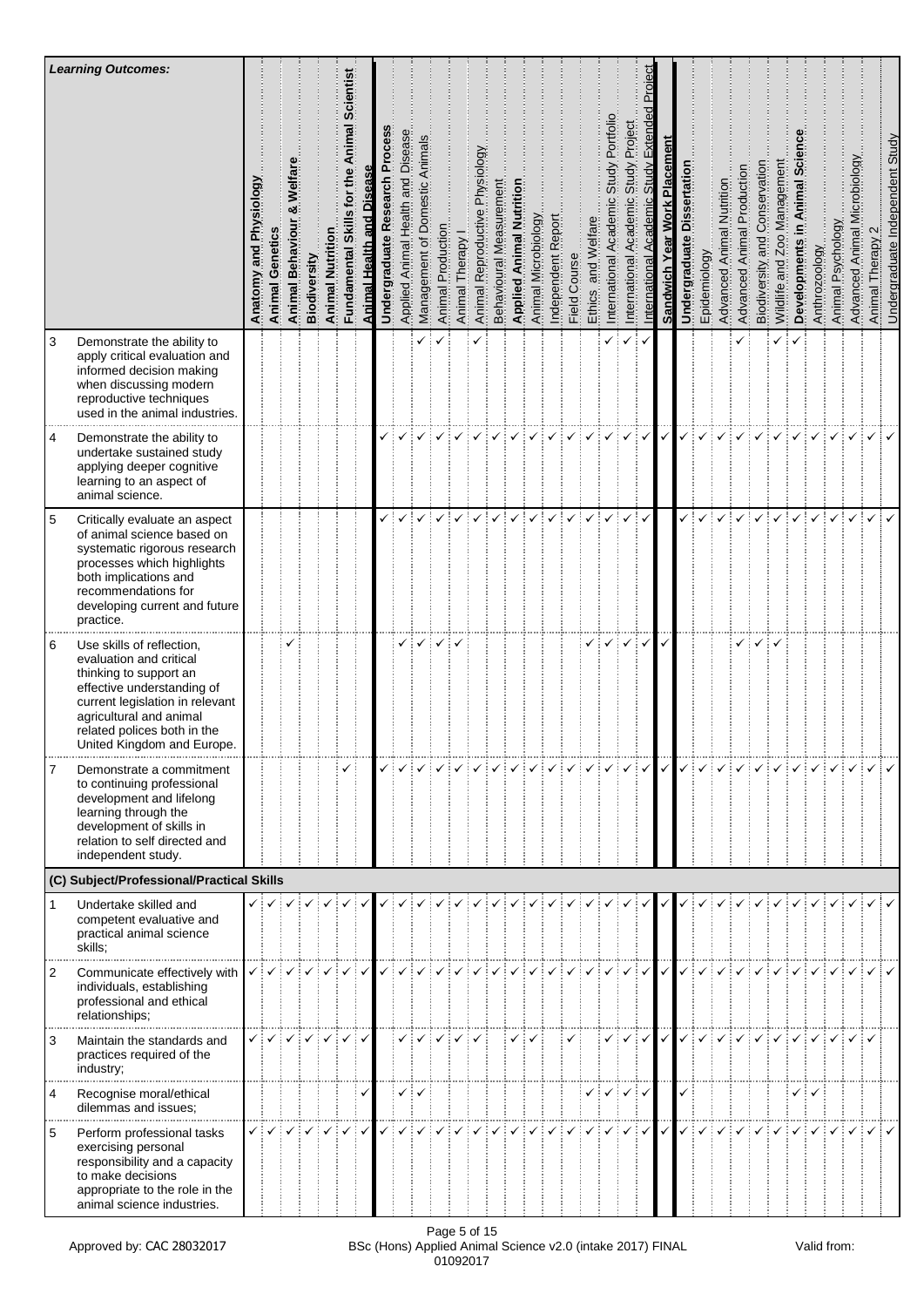|                | <b>Learning Outcomes:</b><br>(D) Transferable skills and other attributes                                                                                        | Physiology<br>and<br>Anatomy | Genet<br>Animal             | n<br>Beh<br>Animal | Biodiversity    | Animal Nutrition | entist<br>င္တ<br>mal<br>ξ<br>Skill<br>Fundamental | and<br><b>Animal Health</b> | earch<br>Undergraduate | Disease<br>Applied Animal Health and | of Domestic Animals<br>Management | Production<br>Animal | Animal Therapy | Physiology<br>Animal Reproductive | ement<br>Behavioural Measu | <b>Applied Animal Nutl</b> | Animal Microbiology | Report<br>ndependent | Course<br>Field | and Welfare<br>Ethics                                                                                                                                                                                                                                                                                                                                                                                                                                       | Portfol<br>Study<br>$\overline{a}$<br>nternational Academ | Project<br>Study<br><u>ي</u><br>nternational Academi | $\Omega$<br>Study<br>nternational | Placemen<br><b>Sandwich Year Work</b> | ssertation<br><b>Undergraduate</b> | Epidemiology | Nutrition<br><b>Advanced Animal</b> | Production<br>Animal<br>Advanced | Conservation<br>and<br>Biodiversity | Management<br>Wildlife and Zoo | Animal<br>Developments | Anthrozoology | Psychology<br>Animal F | crobiology<br>⋝<br>Animal<br>Advanced | Animal Therapy 2                                                                                                                                                                                                                                                                                                                                                                                                                                                                                                                                             | <b>Jndergraduate Independent Study</b> |
|----------------|------------------------------------------------------------------------------------------------------------------------------------------------------------------|------------------------------|-----------------------------|--------------------|-----------------|------------------|---------------------------------------------------|-----------------------------|------------------------|--------------------------------------|-----------------------------------|----------------------|----------------|-----------------------------------|----------------------------|----------------------------|---------------------|----------------------|-----------------|-------------------------------------------------------------------------------------------------------------------------------------------------------------------------------------------------------------------------------------------------------------------------------------------------------------------------------------------------------------------------------------------------------------------------------------------------------------|-----------------------------------------------------------|------------------------------------------------------|-----------------------------------|---------------------------------------|------------------------------------|--------------|-------------------------------------|----------------------------------|-------------------------------------|--------------------------------|------------------------|---------------|------------------------|---------------------------------------|--------------------------------------------------------------------------------------------------------------------------------------------------------------------------------------------------------------------------------------------------------------------------------------------------------------------------------------------------------------------------------------------------------------------------------------------------------------------------------------------------------------------------------------------------------------|----------------------------------------|
| $\mathbf{1}$   | Communicate effectively with<br>a wide range of individuals                                                                                                      |                              | $\checkmark$ $\checkmark$ : | ✓┊                 |                 |                  |                                                   |                             |                        |                                      |                                   |                      |                |                                   |                            |                            |                     |                      |                 |                                                                                                                                                                                                                                                                                                                                                                                                                                                             |                                                           |                                                      |                                   |                                       |                                    |              |                                     |                                  |                                     |                                |                        |               |                        |                                       |                                                                                                                                                                                                                                                                                                                                                                                                                                                                                                                                                              |                                        |
|                | using a variety of means;                                                                                                                                        |                              |                             |                    |                 |                  |                                                   |                             |                        |                                      |                                   |                      |                |                                   |                            |                            |                     |                      |                 |                                                                                                                                                                                                                                                                                                                                                                                                                                                             |                                                           |                                                      |                                   |                                       |                                    |              |                                     |                                  |                                     |                                |                        |               |                        |                                       |                                                                                                                                                                                                                                                                                                                                                                                                                                                                                                                                                              |                                        |
| $\overline{2}$ | Evaluate their own<br>academic, vocational and<br>professional performance;                                                                                      |                              |                             |                    |                 |                  | ✓                                                 |                             |                        |                                      |                                   |                      |                |                                   |                            |                            |                     |                      | ✓               |                                                                                                                                                                                                                                                                                                                                                                                                                                                             |                                                           | ✓                                                    | $\checkmark$                      |                                       |                                    |              |                                     |                                  |                                     |                                |                        |               |                        |                                       |                                                                                                                                                                                                                                                                                                                                                                                                                                                                                                                                                              |                                        |
| 3              | Utilise problem solving skills<br>in a variety of theoretical and<br>practical situations;                                                                       |                              |                             |                    |                 |                  |                                                   |                             |                        |                                      |                                   |                      |                |                                   |                            |                            |                     |                      |                 |                                                                                                                                                                                                                                                                                                                                                                                                                                                             |                                                           |                                                      | $\checkmark$                      |                                       |                                    |              |                                     |                                  |                                     |                                |                        |               |                        |                                       |                                                                                                                                                                                                                                                                                                                                                                                                                                                                                                                                                              |                                        |
| 4              | Manage change effectively<br>and respond to changing<br>demands;                                                                                                 |                              | $\checkmark$                |                    | $\checkmark$ iv | $\checkmark$     | ✓                                                 | ✓                           |                        | ✓                                    |                                   |                      |                |                                   |                            |                            |                     |                      |                 |                                                                                                                                                                                                                                                                                                                                                                                                                                                             |                                                           | ✓                                                    | $\checkmark$                      |                                       |                                    |              |                                     |                                  |                                     |                                |                        |               | $\checkmark$           | ✓┊✓                                   |                                                                                                                                                                                                                                                                                                                                                                                                                                                                                                                                                              |                                        |
| $\sqrt{5}$     | Take responsibility for<br>personal and professional<br>learning and development;                                                                                |                              |                             |                    |                 |                  | ✓                                                 | ✓                           |                        |                                      |                                   |                      |                |                                   |                            |                            |                     |                      |                 |                                                                                                                                                                                                                                                                                                                                                                                                                                                             |                                                           | ✓                                                    | $\checkmark$                      | $\checkmark$                          | ✓                                  |              |                                     |                                  |                                     |                                |                        |               |                        |                                       |                                                                                                                                                                                                                                                                                                                                                                                                                                                                                                                                                              |                                        |
| 6              | Manage time, prioritise<br>workloads and recognise and<br>manage personal emotions<br>and stress;                                                                | ✓                            |                             |                    | ✓               | ✓                | $\checkmark$                                      | $\checkmark$                |                        |                                      |                                   |                      |                |                                   |                            |                            |                     |                      |                 |                                                                                                                                                                                                                                                                                                                                                                                                                                                             |                                                           | $\checkmark$                                         | ┆✓∣                               | $\checkmark$                          | ✓                                  |              |                                     |                                  |                                     |                                |                        |               |                        |                                       |                                                                                                                                                                                                                                                                                                                                                                                                                                                                                                                                                              |                                        |
| $\overline{7}$ | Understand career<br>opportunities and challenges<br>ahead and begin to plan a<br>career path;                                                                   |                              |                             |                    |                 |                  | ✓                                                 |                             |                        |                                      |                                   |                      |                |                                   |                            |                            |                     |                      | ✓               | $\checkmark$                                                                                                                                                                                                                                                                                                                                                                                                                                                | ÷V                                                        | $\checkmark$                                         | $\checkmark$                      | $\checkmark$                          | ✓                                  |              |                                     |                                  |                                     |                                |                        |               |                        |                                       |                                                                                                                                                                                                                                                                                                                                                                                                                                                                                                                                                              |                                        |
| 8              | Use information<br>management skills, for<br>example: information<br>technology, library<br>resources, the use of<br>information technology in the<br>workplace. |                              |                             |                    |                 |                  |                                                   |                             |                        |                                      |                                   |                      |                |                                   |                            |                            |                     |                      |                 | $\mathcal{L}[\mathcal{L}[\mathcal{L}[\mathcal{L}[\mathcal{L}[\mathcal{L}[\mathcal{L}[\mathcal{L}[\mathcal{L}[\mathcal{L}[\mathcal{L}[\mathcal{L}[\mathcal{L}[\mathcal{L}[\mathcal{L}[\mathcal{L}[\mathcal{L}[\mathcal{L}[\mathcal{L}[\mathcal{L}[\mathcal{L}[\mathcal{L}[\mathcal{L}[\mathcal{L}[\mathcal{L}[\mathcal{L}[\mathcal{L}[\mathcal{L}[\mathcal{L}[\mathcal{L}[\mathcal{L}[\mathcal{L}[\mathcal{L}[\mathcal{L}[\mathcal{L}[\mathcal{L}[\mathcal{$ |                                                           |                                                      |                                   |                                       |                                    |              |                                     |                                  |                                     |                                |                        |               |                        |                                       | $\begin{array}{c} \begin{array}{c} \begin{array}{c} \end{array}\\ \begin{array}{c} \end{array}\\ \end{array} \end{array} \end{array} \begin{array}{c} \begin{array}{c} \begin{array}{c} \end{array}\\ \begin{array}{c} \end{array} \end{array} \end{array} \begin{array}{c} \begin{array}{c} \end{array} \end{array} \begin{array}{c} \begin{array}{c} \end{array} \end{array} \begin{array}{c} \begin{array}{c} \end{array} \end{array} \begin{array}{c} \end{array} \begin{array}{c} \end{array} \end{array} \begin{array}{c} \begin{array}{c} \end{array$ |                                        |

## **Part 4: Student Learning and Student Support**

### *Teaching and learning strategies to enable learning outcomes to be achieved and demonstrated*

At Hartpury, there is a commitment for a minimum average requirement of 15 hours/week contact time over the Foundation Year and Year One undergraduate programme. This contact time encompasses a range of face to face activities as described below. In addition a range of other learning activities will be embedded within the programme which, together with the contact time, will enable learning outcomes to be achieved and demonstrated.

On the BSc (Hons) Applied Animal Science programme there is a mixture of teaching approaches including:

## *Scheduled learning*

Includes lectures, seminars, tutorials, project supervision, demonstration, practical classes and workshops; fieldwork; external visits; work based learning; supervised time in studio/workshop. Scheduled sessions may vary slightly depending on the module choices made. Within the Foundation Year a feature will be the facilitated workshops and individual study, enabling students to benefit from small-group study.

# *Independent learning*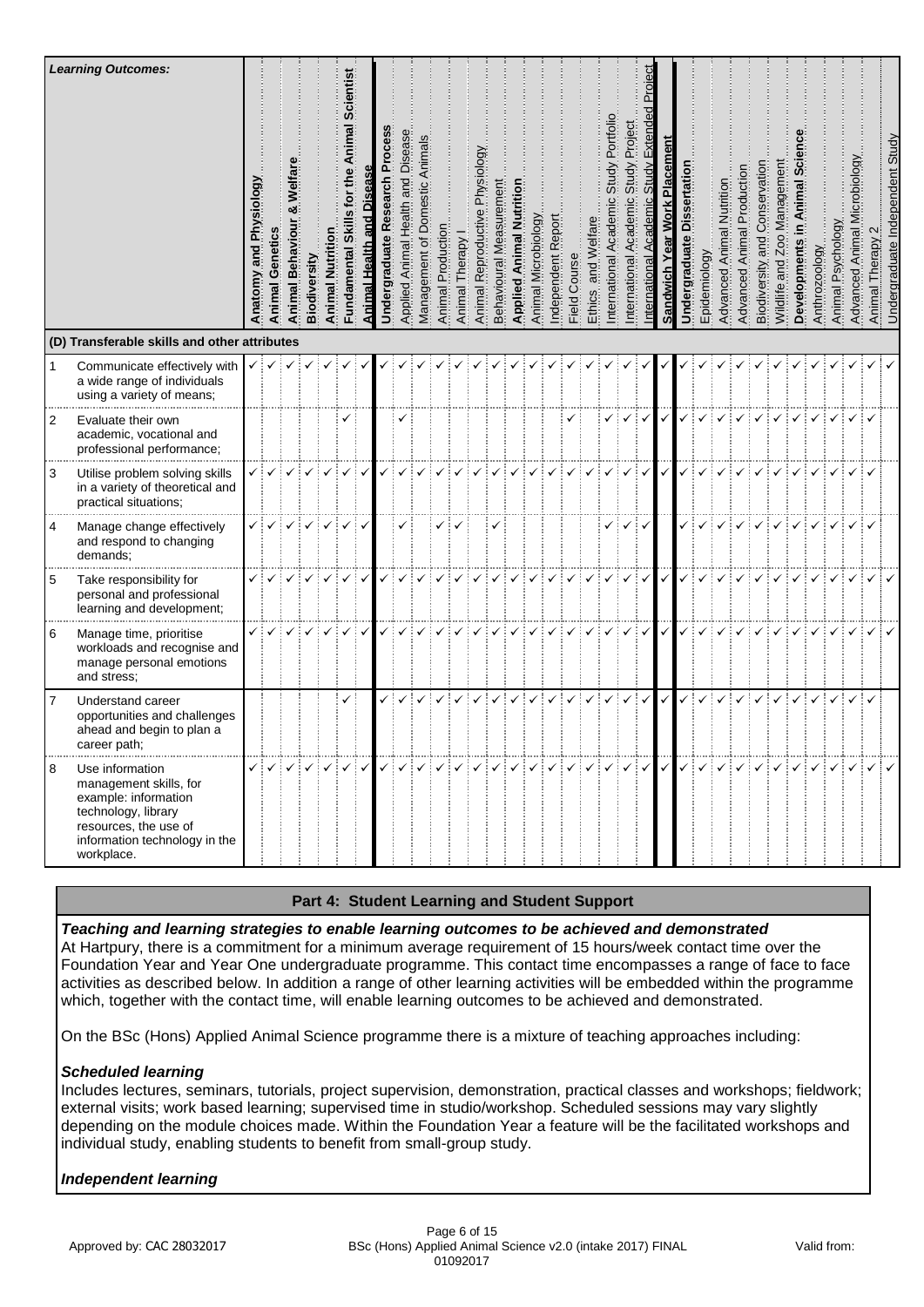Includes hours engaged with essential reading, case study preparation, assignment preparation and completion etc. Scheduled sessions may vary slightly depending on the module choices made.

### *Placement learning*

May include a placement in industry when completing the Work Placement module.

### *International Academic Study*

Within this programme there is an opportunity to gain academic credit for a period of studying abroad. The student would be supported to identify an opportunity of interest, which may be with established College partners or by individual arrangement. All periods of study abroad would have to meet the College's requirements before enrolment on the International Academic Study opportunity modules.

### *Virtual Learning Environment (VLE) (or equivalent)*

This specification is supported by a VLE where students will be able to find all necessary module information. Direct links to information sources will also be provided from within the VLE.

#### *Careers*

To support learner's career preparations, careers personnel visit Hartpury on a regular basis and the students can use all the on line resources. Tutors will also offer subject specific careers advice through module sessions or individual tutorials. Careers Fairs are arranged periodically to allow students to engage directly with employers from the industry sector.

### **Description of any Distinctive Features**

The purpose of the programme is to provide a balance of academic study and practical learning that is intellectually challenging, vocationally relevant, and provides a foundation for pursuing a career within the animal industry. The student will be equipped with the ability and knowledge required by employers. The programme has been designed to build on the competencies of a wide spectrum of students who should be capable of taking up appropriate positions of responsibility within the varied range of enterprises to be found within the animal based industries. Practicals and industry based visits will underpin the students' academic knowledge whilst giving the student the opportunity to practice and develop practical skills required.

Having entry points into both a Foundation Year and Level One, enables the programme experience to facilitate the development of a successful undergraduate supporting a wide range of study backgrounds. The Foundation Year will prepare students with general study skills and opportunities to develop subject specific skills and knowledge. Additionally the Foundation year includes an internship enabling a student to put their skills into practice and develop an early appreciation of employment opportunities and attributes necessary for enhanced employability.

Core modules in year 1 provide the student with a basic understanding of the physiology of animals in relation to anatomy, nutrition and reproductive technology as well as developing investigative skills for research. This knowledge is extended in the subsequent modules in year 2 with the option modules enabling the student to specialise in areas of particular interest to them, for example wildlife conservation, animal health and welfare, animal production and breeding, animal management and nutrition. These themes will be further developed in final year modules with an increased focus on research and independent study to enable progression to further study and application to industry.

Work in the laboratory and field provides students with experience in the application of the theories learned in lectures. The programme utilises the extensive land and animal facilities present on site including the farm (which includes a diary unit, a flock of Romney X Cheviots sheep and a red deer herd) and the animal care department (which has an extensive range of small and large mammals and vivarium species including reptiles, amphibians and invertebrates). Guest lecturers and visits to external organisations (including Bristol Zoo, Sequani, Guide Dogs etc.) allow students to appreciate how these theories are applied in commercial organisations and real-life situations.

There are also two optional residential field trips available as part of the programme. A field course module to South Africa runs in the second year of the programme. This provides students with an opportunity to explore African ecology and ethology. In the third year of the course there is a residential visit to Marwell Wildlife Park that is part of the Wildlife and Zoo Management module. This trip enables students to identify and evaluate the environmental and behavioural needs of a range of non-domestic animal species and provides the opportunity to investigate the necessary criteria for the reintroduction of animals into the wild.

After consultation with the Vocational Panel members it was recommended that students have the opportunity to engage with the animal industry in the form of a placement. As a result, students will be encouraged to undertake an optional placement module where they will gain both practical and business knowledge in the animal industry.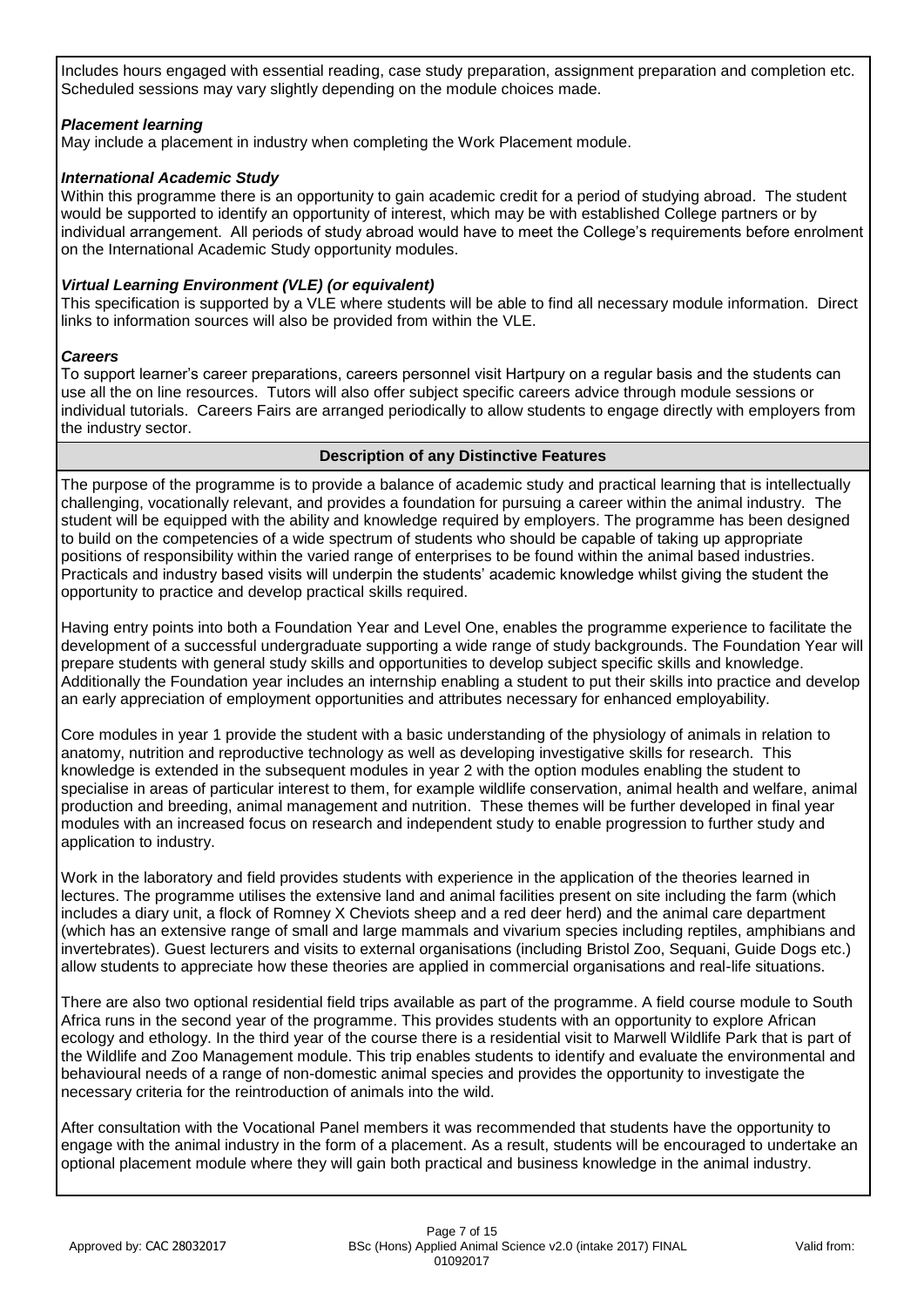Learners will be supported throughout the programme via online web-based support such as the VLE, electronic resources through the Hartpury Learning Resource Centre and individual tutorial sessions with a designated tutor.

Through complementary studies students are able to acquire generic professional qualifications such as first aid, health and safety, and risk assessment, alongside industry specific certificates such as Safe Use of Veterinary Medicines. As well as being able to join the UWE Students Union and associated societies, it will also be possible to join the Land and Animal Biology Society (LABS) which is administered by Hartpury students, in order to offer animal and land-based activities to complement formal programme studies.

This programme offers the opportunity for students to undertake an approved Exchange Programme, for an agreed period (one/two semesters), of overseas study at a higher education institution studying modules appropriate to their programme aims and which have been pre-approved by the Programme Manager. The Exchange Programme is dependent on an approved agreement between Hartpury College and an approved International Institution for BSc (Hons) Animal Science.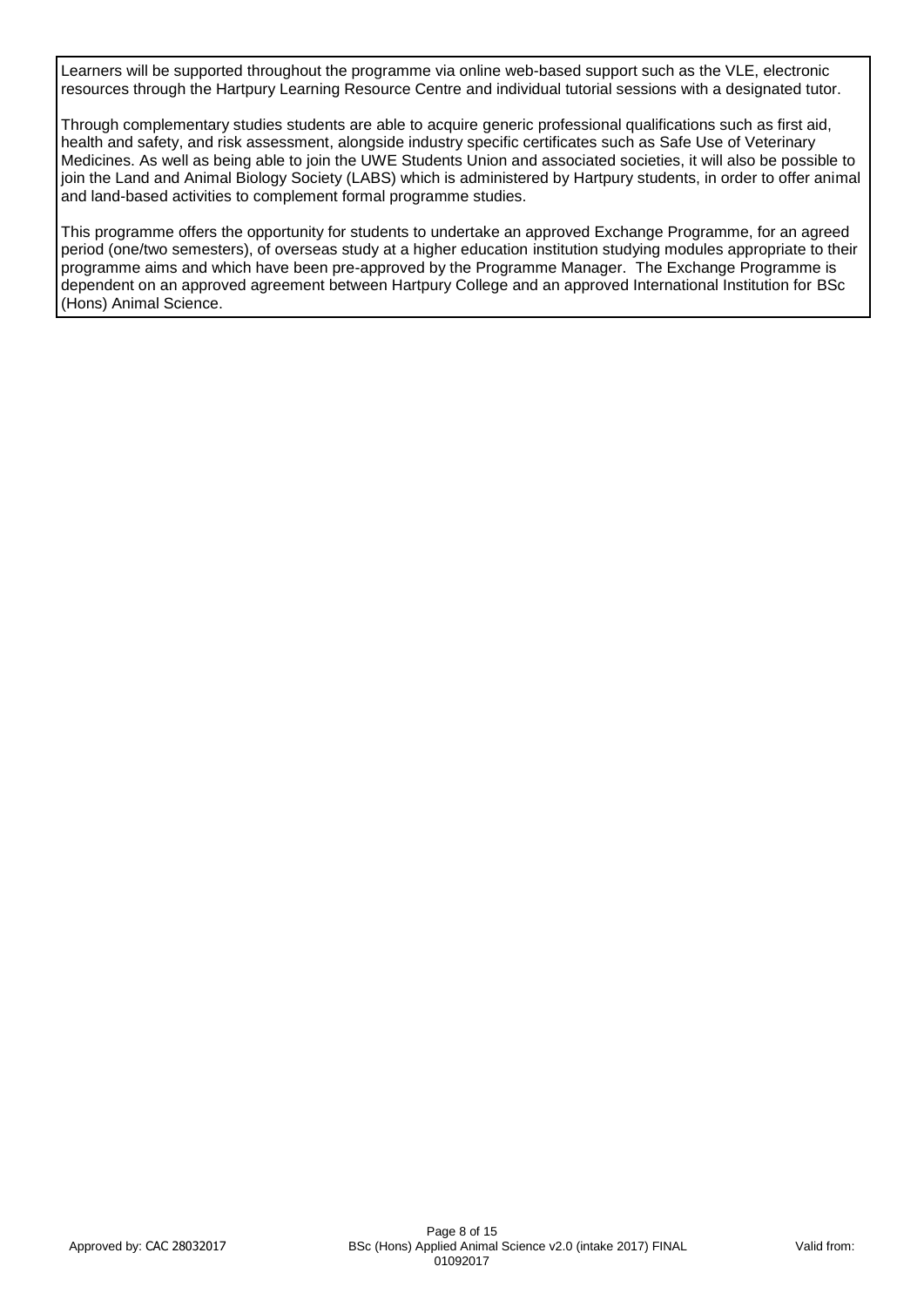#### **Part 5: Assessment**

Approved variant to University [Academic Regulations and Procedures](http://www1.uwe.ac.uk/students/academicadvice/assessments/regulationsandprocedures.aspx)

#### **Assessment Strategy**

Assessment strategy to enable the learning outcomes to be achieved and demonstrated:

Assessment within the Foundation Year had been designed to prepare a student for the assessment to come in following years. As such, it demonstrates a breadth of type and gradual introduction to the expectations for HE level study.

Individuals learn through different methods, hence a range of teaching and assessment techniques are used throughout the programme. Theoretical lectures, practicals (computer based, laboratory, farm and estate), seminars and debates, industry based visits and guest speakers from within the industry enhance the students' academic knowledge, whilst giving the student the opportunity to practice and develop applied skills needed for industry. Module assessments are designed to apply the knowledge and experience gained from these learning opportunities to a real world context using a range of skills.

In line with the College's commitment to facilitating equal opportunities, a student may apply for alternative means of assessment if appropriate. Each application will be considered on an individual basis taking into account learning and assessment needs. For further information regarding this please refer to the VLE.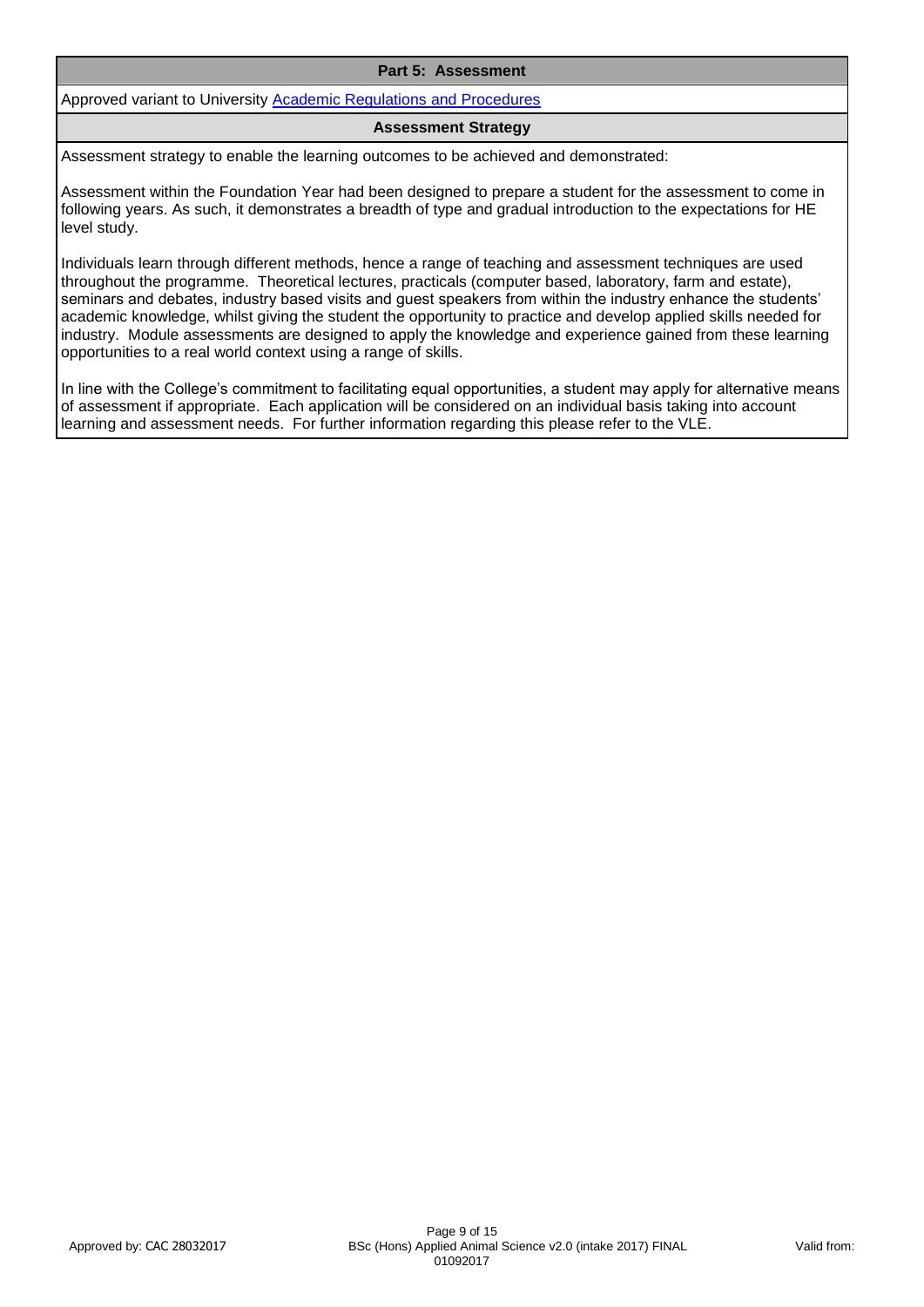|                                     |                                                                                                                                                                                                                                     |                               |                           | <b>Assessment Map</b>    |                          |                                       |                                     |                              |                  |                     |            |
|-------------------------------------|-------------------------------------------------------------------------------------------------------------------------------------------------------------------------------------------------------------------------------------|-------------------------------|---------------------------|--------------------------|--------------------------|---------------------------------------|-------------------------------------|------------------------------|------------------|---------------------|------------|
|                                     | The programme encompasses a range of assessment methods including; unseen written exams, practical exams, written<br>assignments, reports/projects, laboratory/field notebooks. These are detailed in the following assessment map: |                               |                           |                          |                          |                                       |                                     |                              |                  |                     |            |
|                                     | Assessment Map for BSc (Hons) Applied Animal Science/BSc (Hons) Applied Animal Science (SW)                                                                                                                                         |                               |                           |                          |                          |                                       |                                     |                              |                  |                     |            |
|                                     |                                                                                                                                                                                                                                     |                               |                           |                          |                          | Type of Assessment*                   |                                     |                              |                  |                     |            |
|                                     |                                                                                                                                                                                                                                     | <b>Unseen Written</b><br>Exam | Open Book<br>Written Exam | In-class Written<br>Test | Exam<br><b>Practical</b> | <b>Practical Skills</b><br>Assessment | assessment<br>and/or<br><b>Oral</b> | Assignment<br><b>Nritten</b> | Report / Project | <b>Dissertation</b> | Portfolio  |
| <b>Compulsory</b><br><b>Modules</b> | <b>Foundation Skills Development</b>                                                                                                                                                                                                | A(25)                         |                           |                          |                          | B (75)                                |                                     |                              |                  |                     |            |
| <b>Foundation</b><br>Year           | <b>Academic Skills in Practice</b>                                                                                                                                                                                                  |                               |                           |                          |                          |                                       | A (25)                              |                              | B (75)           |                     |            |
|                                     | <b>Reviewing Literature</b>                                                                                                                                                                                                         |                               |                           |                          |                          |                                       |                                     | (A100)                       |                  |                     |            |
|                                     | <b>Foundation Animal Studies</b>                                                                                                                                                                                                    |                               |                           | B (50)                   |                          |                                       | A (50)                              |                              |                  |                     |            |
|                                     | <b>Foundation Biological Principals</b>                                                                                                                                                                                             |                               |                           |                          | A(50)                    |                                       |                                     |                              |                  |                     | B(50)      |
| <b>Compulsory</b>                   | Anatomy and Physiology                                                                                                                                                                                                              | A (50)                        |                           |                          | A(25)                    |                                       |                                     |                              | B(25)            |                     |            |
| <b>Modules</b><br>Level 1           | <b>Animal Nutrition</b>                                                                                                                                                                                                             | A(50)                         |                           |                          |                          |                                       |                                     |                              | B (50)           |                     |            |
|                                     | <b>Animal Genetics</b>                                                                                                                                                                                                              |                               |                           |                          |                          |                                       | A<br>(100)                          |                              |                  |                     |            |
|                                     | Animal Behaviour & Welfare                                                                                                                                                                                                          | A (50)                        |                           |                          |                          |                                       |                                     | B(50)                        |                  |                     |            |
|                                     | Biodiversity                                                                                                                                                                                                                        | A (50)                        |                           |                          |                          |                                       |                                     |                              | B(50)            |                     |            |
|                                     | Fundamental Skills for the Animal<br><b>Scientist</b>                                                                                                                                                                               |                               |                           |                          |                          | A<br>(100)                            |                                     |                              |                  |                     |            |
|                                     | Animal Health and Disease                                                                                                                                                                                                           | A (70)                        |                           |                          |                          |                                       |                                     |                              | B(30)            |                     |            |
| <b>Compulsory</b>                   | <b>Applied Animal Nutrition</b>                                                                                                                                                                                                     | A (50)                        |                           |                          |                          |                                       |                                     |                              | B(50)            |                     |            |
| <b>Modules</b><br>Level 2           | Undergraduate Research Process                                                                                                                                                                                                      |                               |                           |                          |                          |                                       |                                     |                              | A<br>(100)       |                     |            |
| <b>Optional</b><br><b>Modules</b>   | Applied Animal Health and<br>Disease                                                                                                                                                                                                | A(60)                         |                           |                          |                          |                                       |                                     | B(40)                        |                  |                     |            |
| Level <sub>2</sub>                  | <b>Management of Domestic Animals</b>                                                                                                                                                                                               |                               |                           |                          |                          | A (30)                                |                                     | B (70)                       |                  |                     |            |
|                                     | <b>Animal Production</b>                                                                                                                                                                                                            | A(50)                         |                           |                          |                          |                                       |                                     |                              | B(50)            |                     |            |
|                                     | Animal Therapy 1                                                                                                                                                                                                                    |                               |                           |                          |                          |                                       | Α<br>(100)                          |                              |                  |                     |            |
|                                     | Animal Reproductive Physiology                                                                                                                                                                                                      | A (50)                        |                           |                          |                          |                                       |                                     | B (50)                       |                  |                     |            |
|                                     | <b>Behavioural Measurement</b>                                                                                                                                                                                                      |                               |                           | A                        |                          |                                       |                                     |                              |                  |                     |            |
|                                     |                                                                                                                                                                                                                                     |                               |                           | (100)                    |                          |                                       |                                     |                              |                  |                     |            |
|                                     | Animal Microbiology                                                                                                                                                                                                                 | A (30)                        |                           | A (20)                   |                          |                                       |                                     | B(50)                        |                  |                     |            |
|                                     | Independent Report                                                                                                                                                                                                                  |                               | A (25)                    |                          |                          |                                       |                                     |                              | B (75)           |                     |            |
|                                     | <b>Field Course</b><br><b>Ethics and Welfare</b>                                                                                                                                                                                    | A (50                         |                           |                          |                          |                                       | A(25)<br>B (50)                     |                              | B (75)           |                     |            |
|                                     | International Academic Study                                                                                                                                                                                                        |                               |                           |                          |                          |                                       |                                     |                              |                  |                     |            |
|                                     | Portfolio                                                                                                                                                                                                                           |                               |                           |                          |                          |                                       |                                     |                              |                  |                     | (100)      |
|                                     | International Academic Study<br>Project                                                                                                                                                                                             |                               |                           |                          |                          |                                       | A (25)                              |                              |                  |                     | B (75)     |
|                                     | International Academic Study<br><b>Extended Project</b>                                                                                                                                                                             |                               |                           |                          |                          |                                       | A (25)                              |                              |                  |                     | B (75)     |
| <b>Optional</b><br>Year             | Sandwich Year Work Placement                                                                                                                                                                                                        |                               |                           |                          |                          |                                       |                                     |                              |                  |                     | A<br>(100) |
| <b>Compulsory</b>                   | Developments in Animal Science                                                                                                                                                                                                      | A                             |                           |                          |                          |                                       |                                     |                              |                  |                     |            |
| <b>Modules</b><br>Level 3           |                                                                                                                                                                                                                                     | (100)                         |                           |                          |                          |                                       |                                     |                              |                  |                     |            |
|                                     | Undergraduate Dissertation                                                                                                                                                                                                          |                               |                           |                          |                          |                                       |                                     |                              |                  | Α<br>(100)          |            |
| <b>Optional</b>                     | <b>Advanced Animal Microbiology</b>                                                                                                                                                                                                 | A (50)                        |                           |                          |                          | B(50)                                 |                                     |                              |                  |                     |            |
| <b>Modules</b><br>Level 3           | <b>Advanced Animal Nutrition</b>                                                                                                                                                                                                    | A(50)                         |                           |                          |                          |                                       |                                     |                              | B (50)           |                     |            |
|                                     | <b>Advanced Animal Production</b>                                                                                                                                                                                                   | A (60)                        |                           |                          |                          |                                       |                                     | B(40)                        |                  |                     |            |
|                                     | Animal Psychology                                                                                                                                                                                                                   | A(60)                         |                           |                          |                          |                                       |                                     |                              | B(40)            |                     |            |
|                                     | <b>Animal Therapy 2</b>                                                                                                                                                                                                             | A (75)                        |                           |                          |                          |                                       |                                     | B(25)                        |                  |                     |            |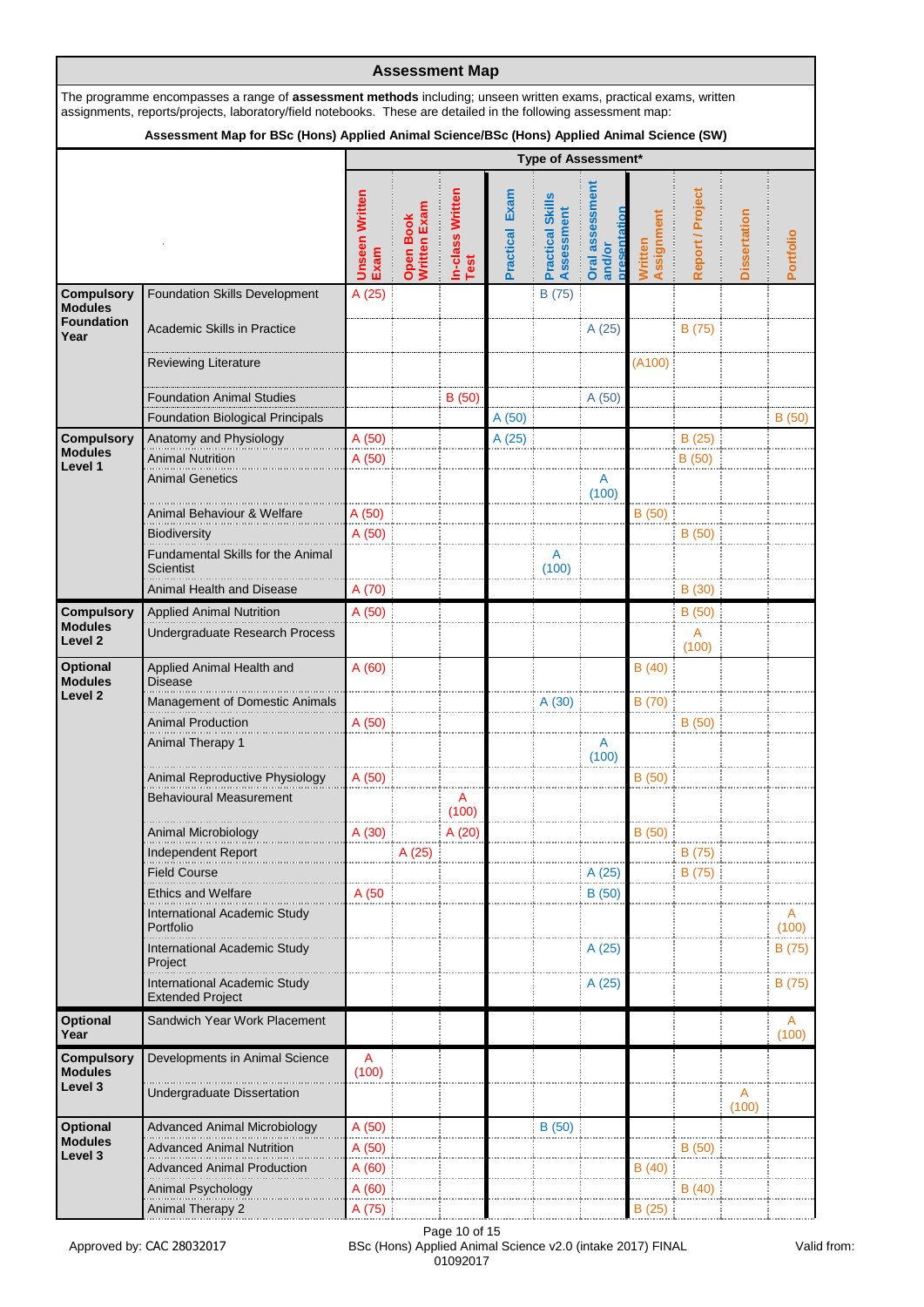|                                                                                                                                          |                               |        |                            |                   |                         | Type of Assessment* |               |                  |             |           |
|------------------------------------------------------------------------------------------------------------------------------------------|-------------------------------|--------|----------------------------|-------------------|-------------------------|---------------------|---------------|------------------|-------------|-----------|
|                                                                                                                                          | <b>Unseen Written</b><br>Exam | ᅙ      | Writte<br>In-class<br>Test | Exam<br>Practical | ඎ<br>ssess<br>acti<br>ᢛ | ō<br>Dra<br>and     | S<br>ēr       | Projer<br>Report | tatior<br>ñ | Portfolio |
| Anthrozoology                                                                                                                            |                               | A(100) |                            |                   |                         |                     |               |                  |             |           |
| <b>Biodiversity and Conservation</b>                                                                                                     |                               |        |                            |                   |                         | A (30)              | B (70)        |                  |             |           |
| Epidemiology                                                                                                                             | A (60)                        |        |                            |                   |                         |                     | B(40)         |                  |             |           |
| Wildlife and Zoo Management                                                                                                              |                               |        |                            |                   |                         | A(25)               | <b>B</b> (75) |                  |             |           |
| Undergraduate Independent Study                                                                                                          |                               |        |                            |                   |                         |                     |               | A<br>(100)       |             |           |
| *Assessment should be shown in terms of either Written Exams, Practical exams, or Coursework as indicated by the colour coding<br>above. |                               |        |                            |                   |                         |                     |               |                  |             |           |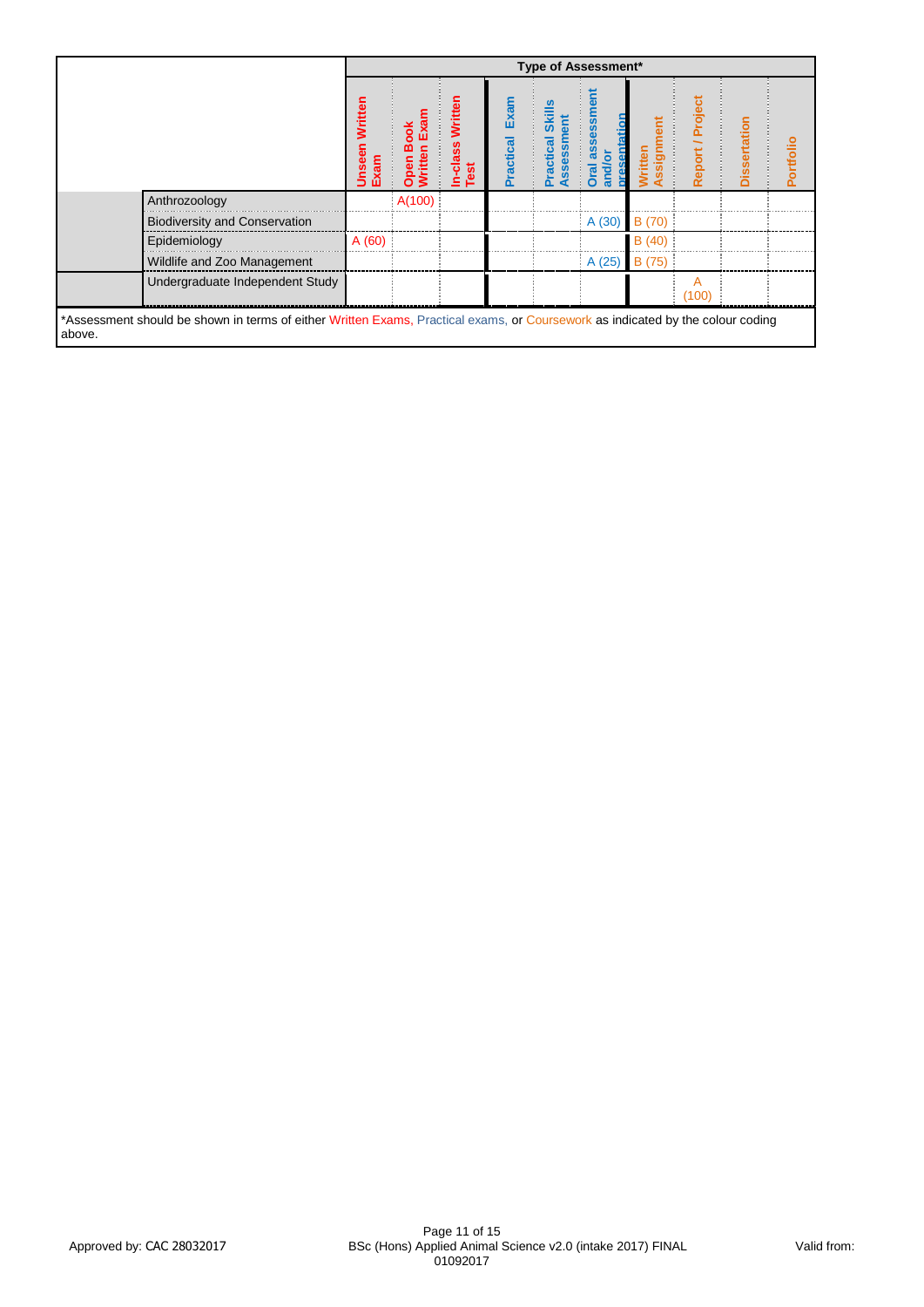| 1<br>$\overline{\mathbf{c}}$ | student, including: |                                                                                                                                   | level and credit requirements<br>interim award requirements                                                                                                                                                                                                                                           |                                                                                                                                                                                                                                                                                                                                                                                                                                                                                                                                                                                                                                                                                                                       | This structure diagram demonstrates the student journey from Entry through to Graduation for a typical full time                                                                                                                                                                                                                                                                                                                                                                                                                                                                         |
|------------------------------|---------------------|-----------------------------------------------------------------------------------------------------------------------------------|-------------------------------------------------------------------------------------------------------------------------------------------------------------------------------------------------------------------------------------------------------------------------------------------------------|-----------------------------------------------------------------------------------------------------------------------------------------------------------------------------------------------------------------------------------------------------------------------------------------------------------------------------------------------------------------------------------------------------------------------------------------------------------------------------------------------------------------------------------------------------------------------------------------------------------------------------------------------------------------------------------------------------------------------|------------------------------------------------------------------------------------------------------------------------------------------------------------------------------------------------------------------------------------------------------------------------------------------------------------------------------------------------------------------------------------------------------------------------------------------------------------------------------------------------------------------------------------------------------------------------------------------|
| 3                            |                     |                                                                                                                                   | module diet, including compulsory and optional modules                                                                                                                                                                                                                                                |                                                                                                                                                                                                                                                                                                                                                                                                                                                                                                                                                                                                                                                                                                                       |                                                                                                                                                                                                                                                                                                                                                                                                                                                                                                                                                                                          |
|                              | <b>ENTRY</b>        |                                                                                                                                   | <b>Compulsory Modules</b>                                                                                                                                                                                                                                                                             | <b>Optional Modules</b>                                                                                                                                                                                                                                                                                                                                                                                                                                                                                                                                                                                                                                                                                               | <b>Interim Awards</b>                                                                                                                                                                                                                                                                                                                                                                                                                                                                                                                                                                    |
|                              |                     | Foundation Year                                                                                                                   | <b>Foundation Skills Development</b><br>(UINV8A-30-0)<br>Academic Skills in Practice (UINV8B-<br>$30-0)$<br>Reviewing Literature (UINV8C-15-0)<br>Foundation Animal Studies (UINV8G-<br>$15-0)$<br>Foundation Biological Principals<br>(UINV8E-30-0)                                                  |                                                                                                                                                                                                                                                                                                                                                                                                                                                                                                                                                                                                                                                                                                                       | <b>CertHE Animal Science</b><br>Requirements: 120 credits at level 0 or<br>above of which not less than 100 are at<br>level 1 or above.<br><b>DipHE Applied Animal Science</b><br>Requirements: 240 credits at level 0 or<br>above of which not less than 220 are at<br>level 1 or above and not less than 100 at<br>level 2 or above.                                                                                                                                                                                                                                                   |
|                              |                     | Year <sub>1</sub>                                                                                                                 | Anatomy and Physiology<br>(UINXNW-30-1)<br>Animal Genetics (UINXNV-15-1)<br>Animal Health and Disease<br>(UINXKK-15-1)<br>Animal Nutrition (UINXK5-15-1)<br>Biodiversity (UINXK6-15-1)<br>Animal Behaviour & Welfare<br>(UINV83-15-1)<br>Fundamental Skills for the Animal<br>Scientist (UINV69-15-1) |                                                                                                                                                                                                                                                                                                                                                                                                                                                                                                                                                                                                                                                                                                                       | <b>BSc Applied Animal Science</b><br>Requirements: 300 credits at level 0 or<br>above of which not less than 280 are at<br>level 1 or above, not less than 100 at level<br>2 or above and not less than 60 at level 3<br>or above.<br><b>TARGET AWARD</b><br>BSc (Hons) Applied Animal Science<br>Credit Requirements: 360 credits at level 0                                                                                                                                                                                                                                            |
|                              |                     | <b>Applied Animal Nutrition</b><br>(UINXSP-15-2)<br>Undergraduate Research Process<br>(UINXU5-15-2)<br>$\mathbf{\Omega}$<br>Year: |                                                                                                                                                                                                                                                                                                       | Students are normally required to<br>select 90 credits from the optional<br>modules listed below:<br>Animal Microbiology (UINXRK-15-2)<br>Animal Production (UINXSL-15-2)<br>Animal Reproductive Physiology<br>(UINXRM-15-2)<br>Animal Therapy 1 (UINXU4-15-2)<br>Applied Animal Health and Disease<br>(UINXSN-30-2)<br><b>Behavioural Measurement</b><br>UINXSS-15-2)<br>Ethics and Welfare (UINXSW-15-2)<br>Field Course (UINXSY-15-2)<br>Independent Report (UINXRX-15-2)<br>Management of Domestic Animals<br>(UINXT8-30-2)<br>International Academic Study<br>Portfolio (UINXRP-15-2)<br>International Academic Study Project<br>(UINXRQ-30-2)<br>International Academic Study<br>Extended Project (UINXRR-45-2) | or above of which not less than 340 are at<br>level 1 or above, not less than 200 are at<br>level 2 or above and not less than 100 at<br>level 3 or above. This must include all<br>compulsory modules.<br><b>TARGET AWARD</b><br><b>BSc (Hons) Applied Animal Science (SW)</b><br>Credit Requirements: 360 credits at level 0<br>or above of which not less than 340 are at<br>level 1 or above, not less than 200 are at<br>level 2 or above and not less than 100 at<br>level 3 or above. This must include all<br>compulsory modules and the Sandwich<br>Year Work Placement module. |
|                              |                     | year<br>Out                                                                                                                       | Sandwich Year Work Placement (UINVK6-15-2)                                                                                                                                                                                                                                                            |                                                                                                                                                                                                                                                                                                                                                                                                                                                                                                                                                                                                                                                                                                                       |                                                                                                                                                                                                                                                                                                                                                                                                                                                                                                                                                                                          |
|                              |                     | S<br>Year                                                                                                                         | Developments in Animal Science<br>(UINV3G-15-3)<br>Undergraduate Dissertation<br>(UINV3R-45-3)                                                                                                                                                                                                        | Students are normally required to<br>select 60 credits from the optional<br>modules listed below:<br>Advanced Animal Microbiology<br>(UINV4T-15-3)<br>Advanced Animal Nutrition (UINV4S-<br>$15-3)$<br><b>Advanced Animal Production</b><br>(UINV4V-15-3)<br>Animal Psychology (UINV4X-15-3)<br>Animal Therapy 2 (UINV36-15-3)<br>Anthrozoology (UINV38-15-3)<br><b>Biodiversity and Conservation</b><br>(UINV39-15-3)<br>Epidemiology (UINV3H-15-3)<br>Wildlife and Zoo Management<br>(UINV3N-15-3)<br>Undergraduate Independent Study<br>(UINV3M-15-3)                                                                                                                                                              |                                                                                                                                                                                                                                                                                                                                                                                                                                                                                                                                                                                          |

**Part 6: Programme Structure**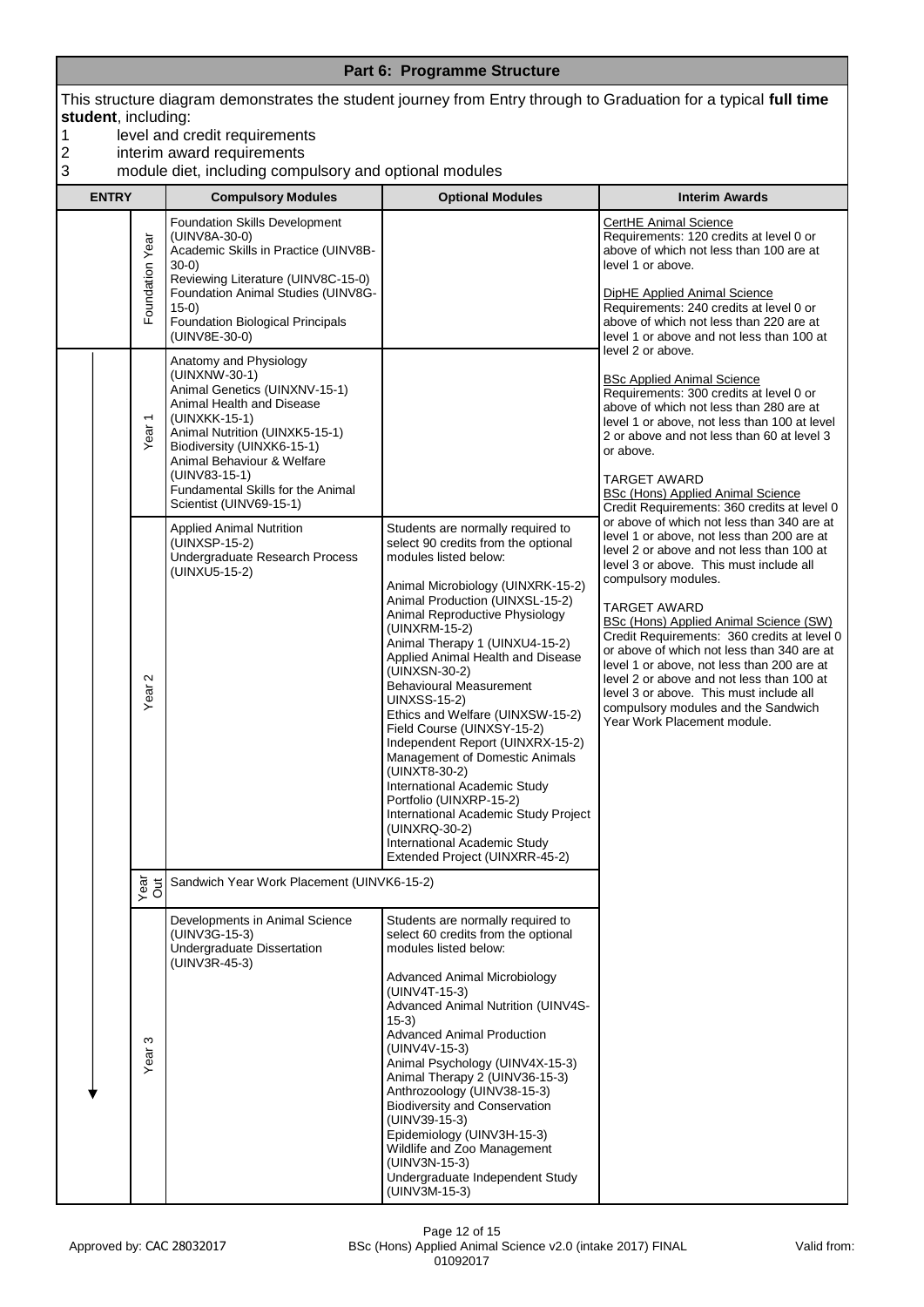**GRADUATION**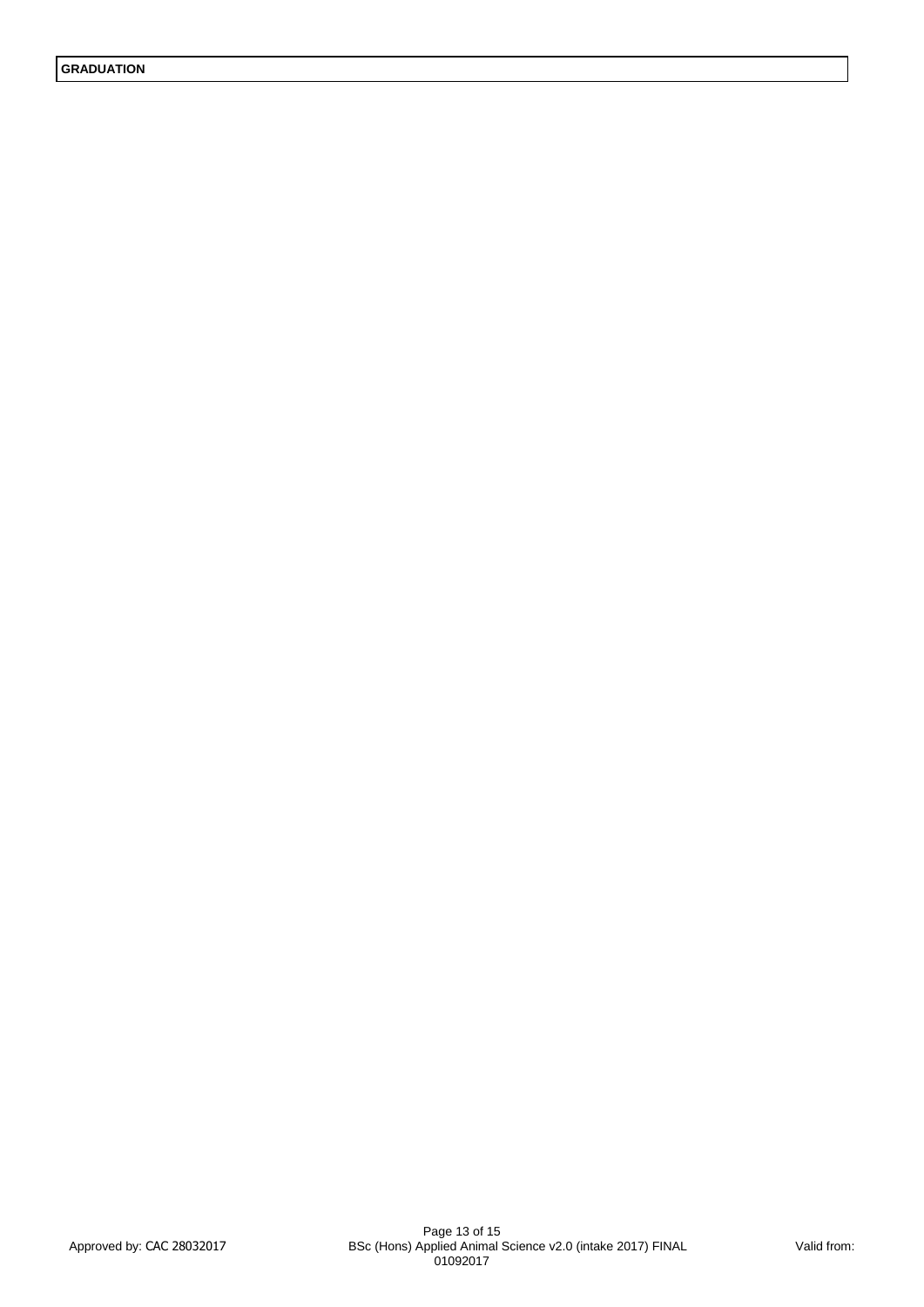| <b>Part time:</b> |                     | Graduation for a typical part time student.                                                                                                                                                                                                                  | The following structure diagram demonstrates an example of the student journey from Entry through to                                                                    |                                                                                                                                                                                                                                                                                                                          |
|-------------------|---------------------|--------------------------------------------------------------------------------------------------------------------------------------------------------------------------------------------------------------------------------------------------------------|-------------------------------------------------------------------------------------------------------------------------------------------------------------------------|--------------------------------------------------------------------------------------------------------------------------------------------------------------------------------------------------------------------------------------------------------------------------------------------------------------------------|
| <b>ENTRY</b>      |                     | <b>Compulsory Modules</b>                                                                                                                                                                                                                                    | <b>Optional Modules</b>                                                                                                                                                 | <b>Interim Awards</b>                                                                                                                                                                                                                                                                                                    |
|                   | Foundation Year     | <b>Foundation Skills Development</b><br>(UINV8A-30-0)<br>Academic Skills in Practice (UINV8B-<br>$30-0)$<br>Reviewing Literature (UINV8C-15-0)<br>Foundation Animal Studies (UINV8G-<br>$(15-0)$<br><b>Foundation Biological Principals</b><br>(UINV8E-30-0) |                                                                                                                                                                         | CertHE Animal Science<br>Requirements: 120 credits at level 0 or<br>above of which not less than 100 are at<br>level 1 or above.<br>DipHE Applied Animal Science<br>Requirements: 240 credits at level 0 or<br>above of which not less than 220 are at<br>level 1 or above and not less than 100 at<br>level 2 or above. |
|                   | Year <sub>1.1</sub> | Anatomy and Physiology<br>(UINXNW-30-1)<br>Animal Genetics (UINXNV-15-1)<br>Fundamental Skills for the Animal<br>Scientist (UINV69-15-1)                                                                                                                     |                                                                                                                                                                         | <b>BSc Applied Animal Science</b><br>Requirements: 300 credits at level 0 or<br>above of which not less than 280 are at<br>level 1 or above, not less than 100 at                                                                                                                                                        |
|                   | Year 1.2            | Animal Nutrition (UINXK5-15-1)<br>Biodiversity (UINXK6-15-1)<br>Animal Behaviour & Welfare<br>(UINV83-15-1)<br>Animal Health and Disease<br>(UINXKK-15-1)                                                                                                    |                                                                                                                                                                         | level 2 or above and not less than 60 at<br>level 3 or above.<br><b>TARGET AWARD</b><br><b>BSc (Hons) Applied Animal Science</b><br>Credit Requirements: 360 credits at level<br>0 or above of which not less than 340 are                                                                                               |
|                   | 2.1<br>Year         | Undergraduate Research Process<br>(UINXU5-15-2)                                                                                                                                                                                                              | Management of Domestic Animals<br>(UINXT8-30-2)<br>Animal Therapy 1 (UINXU4-15-2)                                                                                       | at level 1 or above, not less than 200 are<br>at level 2 or above and not less than 100<br>at level 3 or above. This must include all<br>compulsory modules.                                                                                                                                                             |
|                   | 2.2<br>ēā           | <b>Applied Animal Nutrition</b><br>$(iu$ INXSP-15-2)                                                                                                                                                                                                         | Animal Reproductive Physiology<br>$(UINXRM-15-2)$<br>Field Course (UINXSY-15-2)<br>Ethics and Welfare (UINXSW-15-2)                                                     | <b>TARGET AWARD</b><br>BSc (Hons) Applied Animal Science<br>(SW)<br>Credit Requirements: 360 credits at level                                                                                                                                                                                                            |
|                   | Year<br>Out         | Sandwich Year Work Placement (UINVK6-15-2)                                                                                                                                                                                                                   |                                                                                                                                                                         | 0 or above of which not less than 340 are<br>at level 1 or above, not less than 200 are<br>at level 2 or above and not less than 100                                                                                                                                                                                     |
|                   | 3.1<br>Year:        | Developments in Animal Science<br>(UINV3G-15-3)                                                                                                                                                                                                              | <b>Biodiversity and Conservation</b><br>(UINV39-15-3)<br>Animal Therapy 2 (UINV36-15-3)<br>Anthrozoology (UINV38-15-3)<br>Advanced Animal Nutrition (UINV4S-<br>$15-3)$ | at level 3 or above. This must include all<br>compulsory modules and the Sandwich<br>Year Work Placement module.                                                                                                                                                                                                         |
|                   | 3.2<br>Year         | Undergraduate Dissertation<br>(UINV3R-45-3)                                                                                                                                                                                                                  | Wildlife and Zoo Management<br>(UINV3N-15-3)<br>Epidemiology (UINV3H-15-3)                                                                                              |                                                                                                                                                                                                                                                                                                                          |
| <b>GRADUATION</b> |                     |                                                                                                                                                                                                                                                              |                                                                                                                                                                         |                                                                                                                                                                                                                                                                                                                          |

### **Part 7: Entry Requirements**

This programme has two entry points;

- Entry into a Foundation Year
- Entry into Year One

All applications will be considered individually. Non-academic and academic achievement will be considered. Current details can be found on our website, however the following examples from 2017/18 have been included. We may discuss applications with applicants.

#### Entry into Foundation Year:

Applicants will have achieved a minimum of 5 GCSE A\* to C, (or 9 to 4 where numeric grades are being awarded), including English Language and Mathematics and typically have gained tariff points as appropriate for the year of entry, which for the academic year 2017/18 was 120 (UCAS old) or 48 (UCAS new) tariff points.

We welcome students with equivalent qualifications, including the International Baccalaureate.

Entry into Year One: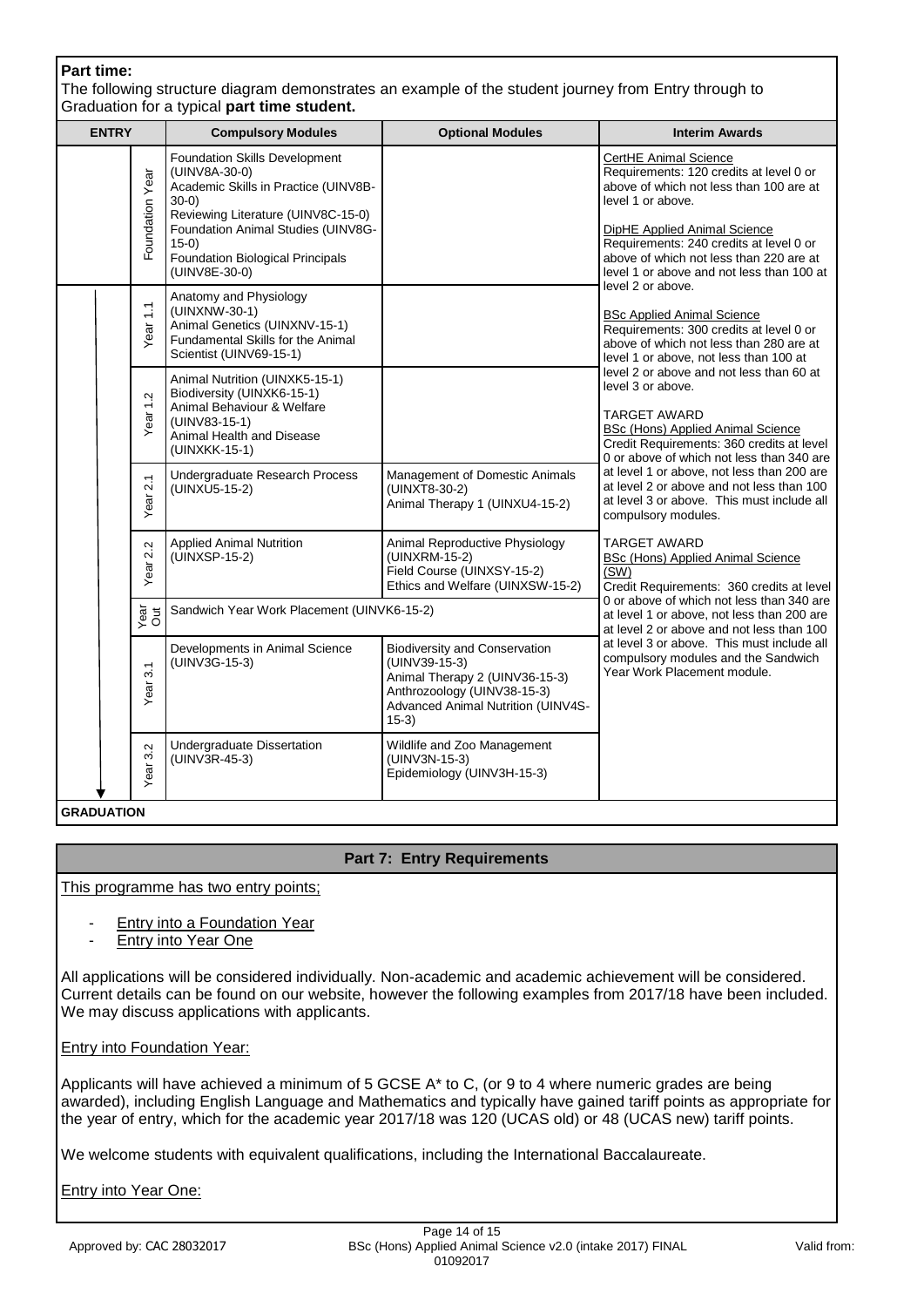Applicants will have achieved a minimum of 5 GCSE A\* to C, (or 9 to 4 where numeric grades are being awarded), including English Language and Mathematics and typically have gained tariff points equivalent to Alevels BBC. This must include a minimum of two A Levels including a Biological Science and excludes General Studies. Vocational Award: Typical offer is a DMM in an Extended Diploma or equivalent in a relevant subject.

We welcome students with equivalent qualifications, including the International Baccalaureate.

In the case of international applications, we will attempt to establish the equivalency of qualifications and the same criteria and assessment is used as for home students. An IELTS English qualification is expected for international applicants without a GCSE Grade C or above (or 9 to 4 where numeric grades are being awarded) in English Language.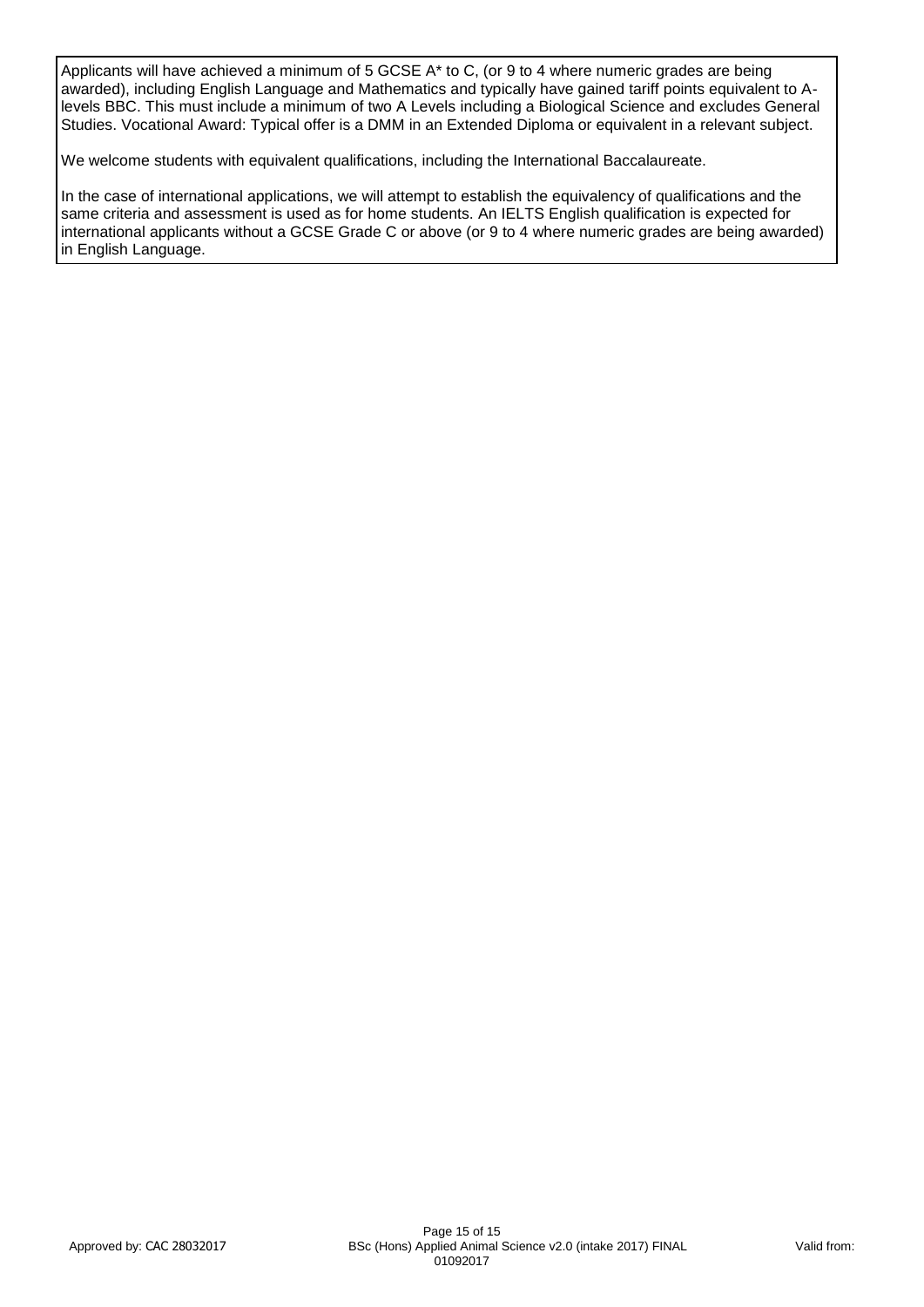#### **Part 8: Reference Points and Benchmarks**

Description of *how* the following reference points and benchmarks have been used in the design of the programme:

[QAA UK Quality Code for HE](http://www.qaa.ac.uk/assuringstandardsandquality/quality-code/Pages/default.aspx) National qualification framework Subject benchmark statements [University strategies and policies](http://www1.uwe.ac.uk/aboutus/policies) Staff research projects Any relevant PSRB requirements Any occupational standards

QAA UK Quality Code for HE has been used to define the minimum level of achievement that students need to achieve to succeed on this programme and achieve the qualification. It has also been used to inform the academic quality of the programme and enhance the quality of the learning opportunities and the assessment methods used to measure achievement on the programme.

### *Relevant subject benchmark statements:*

#### *Agriculture, Horticulture, Forestry, Food and Consumer Sciences (2016)*

Work based and Placement Learning (QAA 2007)) have informed the characteristics of the subject matter and curriculum development of the programme, the programme learning outcomes and the attributes that a graduate of this programme should be able to demonstrate.

### *Events, Hospitality, Leisure, Sport and Tourism (2016)*

Have informed the characteristics of the subject matter and curriculum development of the BA (Hons) Equine Business Management, the programme learning outcomes and the attributes that a graduate of this programme should be able to demonstrate.

#### *Business and Management (2015)*

The three key strands of these statements have been integrated throughout the BA (Hons) Sports Business Management:

- 1 Study of organisations, their management and the changing external environment in which they operate.
- 2 Preparation for and development of a career in business and management.
- 3 Enhancement of lifelong learning skills and personal development to contribute to society at large.

### University Strategies and Policies:

The Academic Regulations and Procedures 2012-13 has been used to ensure that the quality of learning, teaching and assessment on this programme adheres to the university's frame work of academic regulations, procedures and working practices that enable the assurance of academic standards. The university's Policy on Word Count has also been used to inform the assessment strategy stated in Part 5 of this document and is detailed on the module descriptors.

### *University of the West of England 2020 Strategy*

Has been used in designing this programme to ensure that the programme is: learning-centred; underpinned by sound health and safety practices and informed by research and professional practice; inclusive, flexible and accessible, exemplified in particular by the part-time and accelerated study routes; and, provides a diverse assessment diet. Furthermore, the programme aims to produce graduates who: know and value themselves as open-minded, reflective and inter-dependent learners, and participants, employees, self-employed professionals and entrepreneurs in global settings and as global citizens; and, reflect on their own learning and practice, who value others as collaborators in their learning and its exchange.

Assessment within the programme: is an integral part of a dynamic learning and teaching process and not separate from it; plays a key part in the rigorous setting and maintaining of academic standards; provides all students with the entitlement to parity of treatment; makes no distinction between different modes of study; ensures that progression is achieved by credit accumulation and the completion of pre-requisites and corequisites; recognises different module learning in different forms of assessment; and, affords students the maximum opportunity to demonstrate their knowledge, skills, competencies and overall strengths through a variety of assessed activities.

### *Teaching, Learning and Scholarship Strategy*

Has been used in designing this programme to ensure that the programme is underpinned by the five key principles which aim to enhance the student experience across the Associate Faculty. This programme will